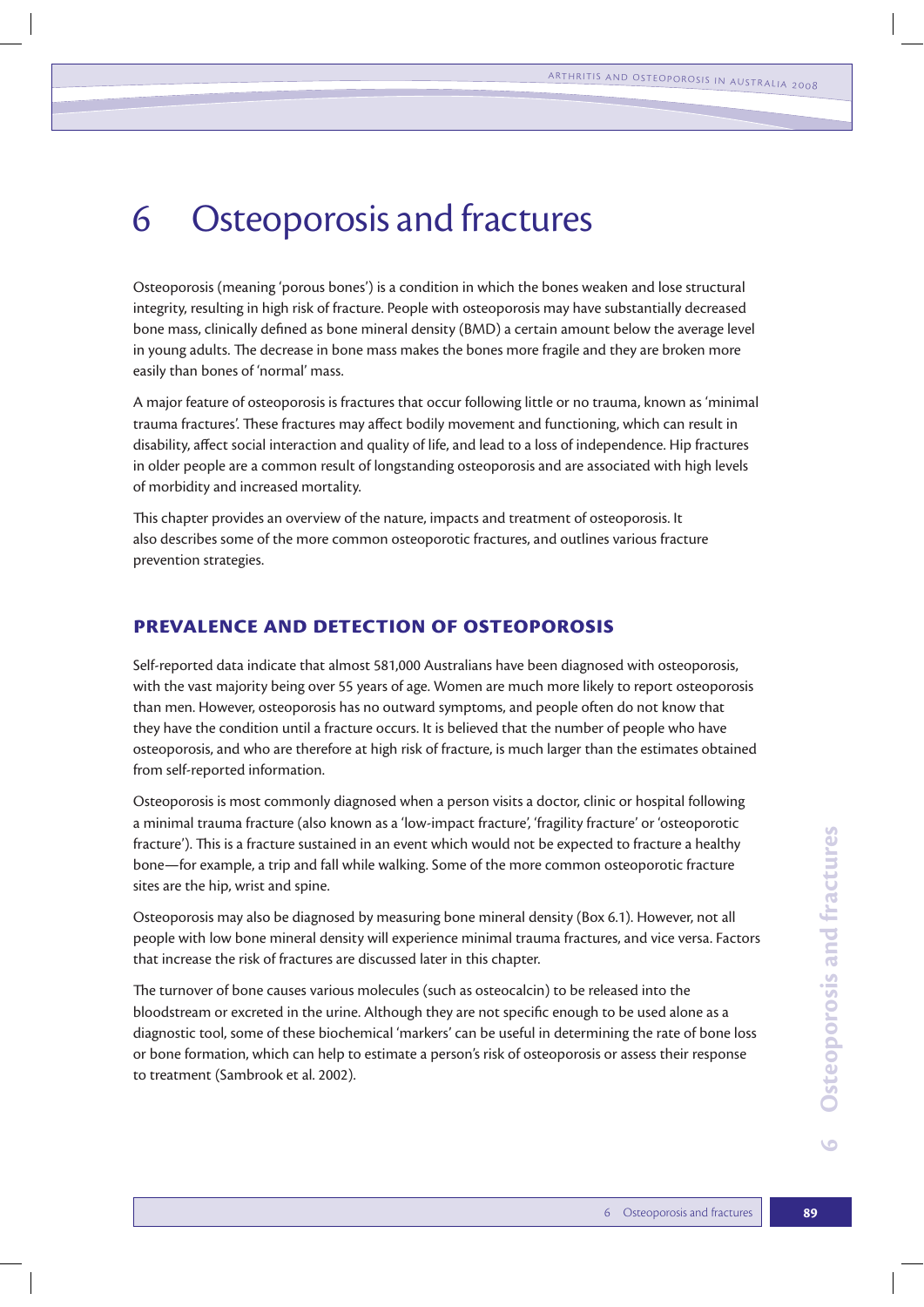#### **Box 6.1: Diagnosing osteoporosis using bone mineral density testing**

*The 'gold standard' method for measuring bone mineral density (BMD) is dual-energy X-ray absorptiometry, also known as DXA or DEXA. Low-dose X-ray beams are aimed at the bones, and bone density can be determined from the amount of X-rays that are absorbed. This is the most common method used in clinical practice, with measurements usually taken at the hip and/or spine.*

*BMD results can be divided into three categories:*

- **t** *Normal: BMD less than 1 standard deviation below the average BMD in young adults of the same sex.*
- **t** *Osteopenia (literally 'poor bones'): BMD between 1 and 2.5 standard deviations below the average BMD in young adults of the same sex.*
- **t** *Osteoporosis: BMD more than 2.5 standard deviations below the average BMD in young adults of the same sex.*

*Other methods used for measuring BMD include quantitative computed tomography (QCT) and quantitative ultrasound (QUS). QUS is the screening test often seen at pharmacies or shopping centres, where the measurement is taken at the heel. This test can help to identify persons who might need further investigation, but is not used alone for diagnosis or monitoring as its responsiveness to therapy or change over time is uncertain.*

Source: *WHO Scientific Group 1994.*

#### **Osteoporotic fractures**

Almost any of the body's 206 adult bones can be affected by osteoporosis, and therefore more easily fractured than would normally be the case. However, fractures are more likely to occur at some sites than at others. The most common fractures in people with osteoporosis include bones that are under strain because they bear weight (such as the spine, pelvis and hips) or that take the stress when a person catches him- or herself when falling (such as the wrists, forearms and upper arms). Some features of these common fracture sites are described below.

#### *Hip and pelvis*

The hip joint is an example of a ball-and-socket joint, the most mobile type of joint in the body. At the upper end of the femur (thigh bone) the bone projects inward and forms a ball (Figure 6.1). This ball sits inside a cup-like socket at the side of the pelvis, and allows a wide range of movements of the legs.

The two most common types of hip fractures, as shown on the right side of Figure 6.1, are:

- **femoral neck fractures**, occurring in the narrow section of bone between the main shaft of the femur and the ball
- **intertrochanteric hip fractures**, where the shaft of the femur breaks just below the femoral neck.

Fractures may also occur slightly further down the shaft of the femur; these are known as subtrochanteric fractures and are less common.

Fractures to the hip or pelvis are normally caused by a fall, but may also result from impact to the hip. In people whose bones are weakened from osteoporosis, relatively minor impacts (such as bumping into a piece of furniture) may be enough to cause a hip fracture. This type of fracture is the most serious osteoporotic fracture, and has the most complications.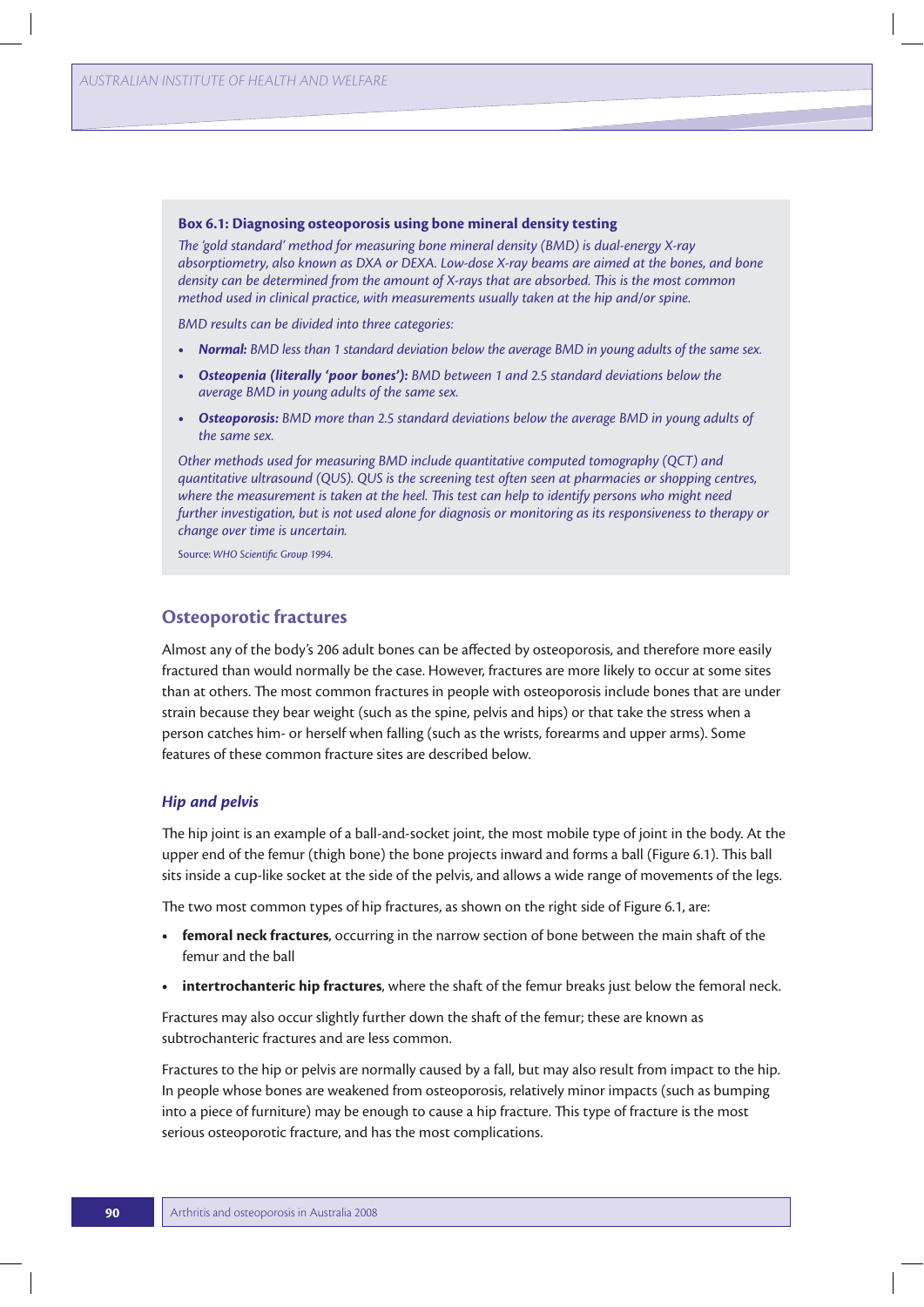

#### *Wrist and forearm*

Falls are the most common cause of fractures of the wrist and forearm, both in people with osteoporosis and in people with normal bone density. The sudden force applied when a person catches him- or herself after a fall puts great stress on the bones in this region, and can cause one or more of them to fracture. However, the severity of fall required to cause a wrist or forearm fracture in a person with osteoporosis is much less than in a person with normal bone density, due to the greater fragility of the bones.

The two most common types of wrist fracture are:

- **t Colles' fracture**—this is a fracture to the lower end of the radius, and very common in people with osteoporosis.
- **Scaphoid fracture**—the scaphoid is a wedge-shaped bone located on the thumb side of the wrist, just where it meets the radius. These fractures are less commonly related to osteoporosis.

#### *Spine*

The spine is made up of 24 individual bones, called vertebrae. These are stacked on top of one another and are separated by discs of tissue. The spine can be separated into three regions: the cervical spine (the neck), consisting of seven vertebrae; the thoracic spine (upper and middle back), made up of 12 vertebrae; and the lumbar spine (lower back), made up of five vertebrae. At the lower end of the lumbar spine are the sacrum and coccyx, or tail bone.

The most common type of spinal fracture (also known as a 'vertebral fracture') in people with osteoporosis is called a wedge or compression fracture. These generally occur in the thoracic region of the spine (particularly at the lower end) or the upper end of the lumbar region. In this type of fracture, one or more of the vertebrae collapses, most commonly at the front, forming a wedge shape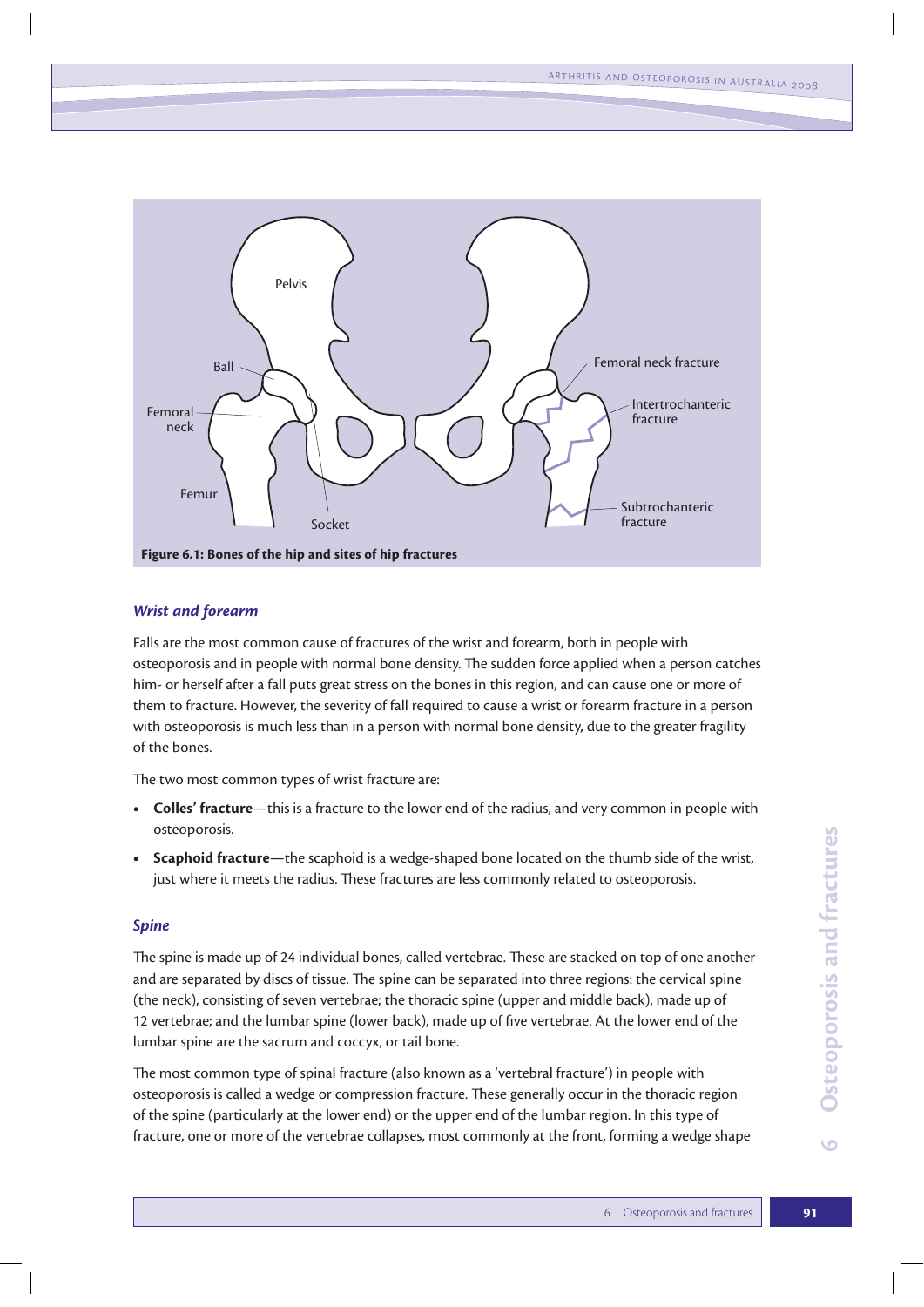(Figure 6.2(a)). This can cause curvature of the spine, and people who have had a number of spinal compression fractures may display a characteristic bent-forward, hunched posture known as kyphosis (sometimes called a 'widow's or dowager's hump'), and have a noticeable loss of height (Figure 6.2(b) and (c)). Kyphosis can also result from degenerative spinal disease.

In people with severe osteoporosis, a spinal fracture may be caused by simple movements such as lifting a light object, sneezing, or even just bending forward. In people with less severe osteoporosis, more force may be required, for example, a fall or lifting a heavy object. In many cases, compression fractures may cause no pain, or minor, indistinct pain, which may be mistaken for arthritis or muscular symptoms, meaning they often remain undiscovered.



(b) Progressively increasing kyphosis. Note the exaggerated curve of the upper back and the decreased height of the middle and right figures compared with the normal spine on the left.

*Sources:* Images were produced using Servier Medical Art.

**Figure 6.2: Vertebral compression fracture and curvature of the spine**

#### *Ankle*

Fractures to the ankle usually involve a break at the bottom of one or both of the two lower leg bones (tibia and fibula). The lower ends of these bones wrap around the sides of the ankle bone (talus); these are the bony lumps (called the malleoli) that can be felt on either side of the ankles.

Ankle fractures can occur when the ankle rolls in or out, putting stress on the joint. In many cases, rolling of the ankle will injure only the surrounding muscles or ligaments; this is a sprain or 'twisted ankle'. But in some cases the end of the tibia or fibula will be broken. Fractures of the bones under the ankle joint may also occur, but are less common.

Although ankle fractures are relatively common in older people, they are not generally related to osteoporosis (Greenfield & Eastell 2001; Hasselman et al. 2003; Seeley et al. 1996). Rather, fractures of the ankle are more common in people with a history of falls and in those who are overweight (Hasselman et al. 2003; Seeley et al. 1996).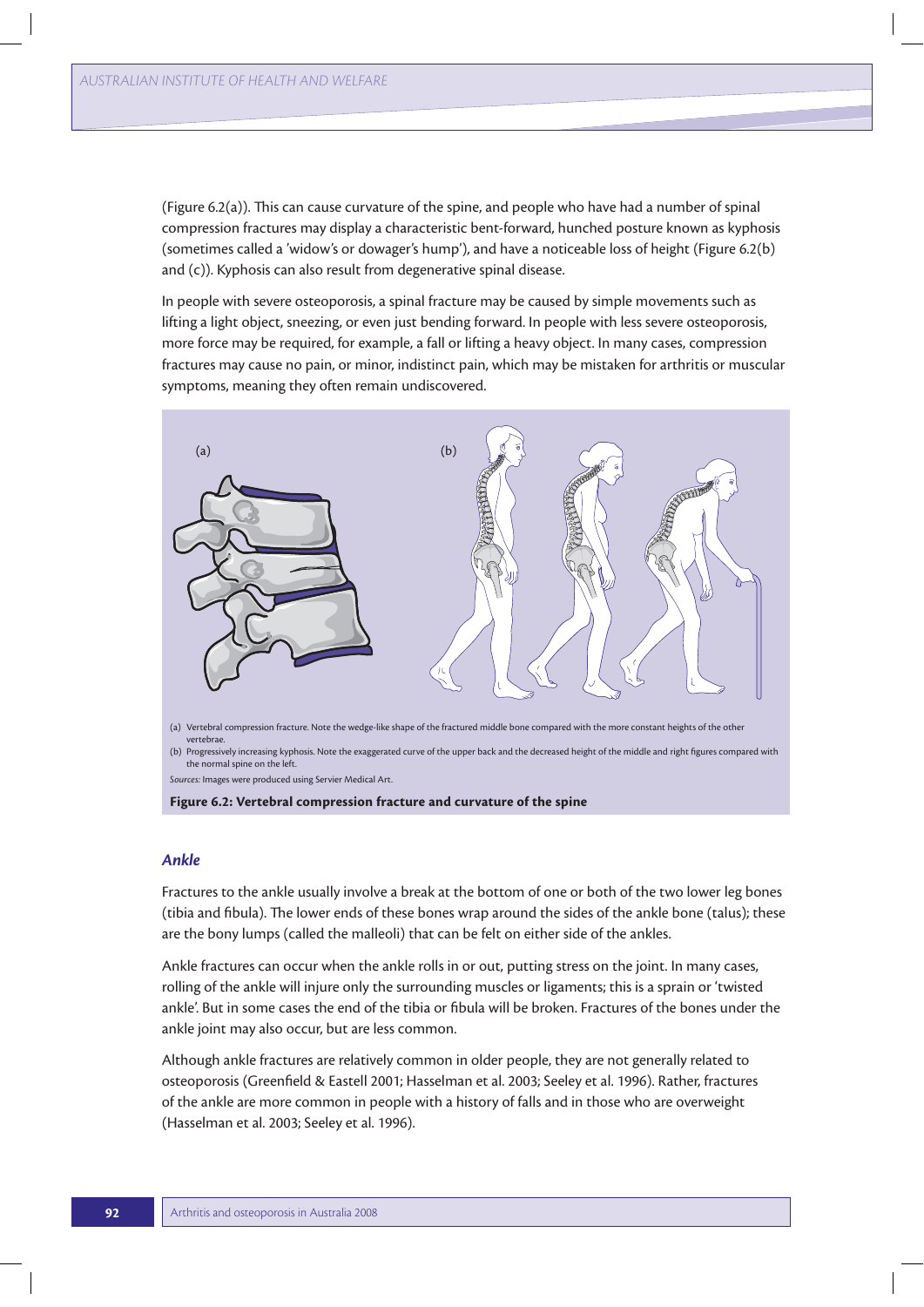#### *Shoulder*

The shoulder consists of three bones: the upper arm bone (humerus), the shoulder blade (scapula) and the collarbone (clavicle). Like the hip, the shoulder joint is a ball-and-socket joint, with the upper arm bone ending in a ball that fits into a shallow socket in the shoulder blade. The socket is surrounded by a fibrous ring of cartilage that helps to hold the arm bone in place and stabilise the joint, assisted by the surrounding muscles.

Fractures to the shoulder normally involve either the collarbone or the neck of the humerus (the region just below the ball). Falls are the most common cause of fractures at either of these sites. Fractures of the upper humerus are commonly associated with osteoporosis.

#### **Box 6.2: Bone development and loss**

*The likelihood that a person will develop osteoporosis is related to the way their bones develop and are maintained over the life span. Throughout life, minerals such as calcium and phosphorous are constantly deposited and absorbed from the bones. This is a normal part of healthy bone growth and maintenance. At different periods throughout life, the rates of deposition and absorption change. Deposition levels are at their highest during childhood and adolescence, when large amounts of bone are formed during 'growth spurts'. By the age of around 20–30 years, bone mass has reached its peak. Factors affecting peak bone mass include diet, calcium intake, exercise levels and genetics.* 

*For around the next 20 years of life, bone is absorbed at about the same rate as it is deposited, maintaining the skeletal structure. After the age of about 40–50 years, the rate of absorption increases and bone mass is lost. Various factors, including diet, calcium intake, activity levels and hormonal changes, can influence the rate of loss.* 

*Figure 6.3 shows the effects of different patterns of bone growth and loss on the development of osteoporosis. Person 1 represents a person without osteoporosis; he achieves a good peak bone mass and has a modest rate of bone loss with age. Person 2 reaches 'normal' peak bone mass, but has a relatively high rate of bone loss and eventually develops osteoporosis. Person 3 has a 'normal' rate of bone loss, but reaches the osteoporotic level due to her relatively low peak bone mass.*



**Figure 6.3: Patterns of bone growth and loss through life**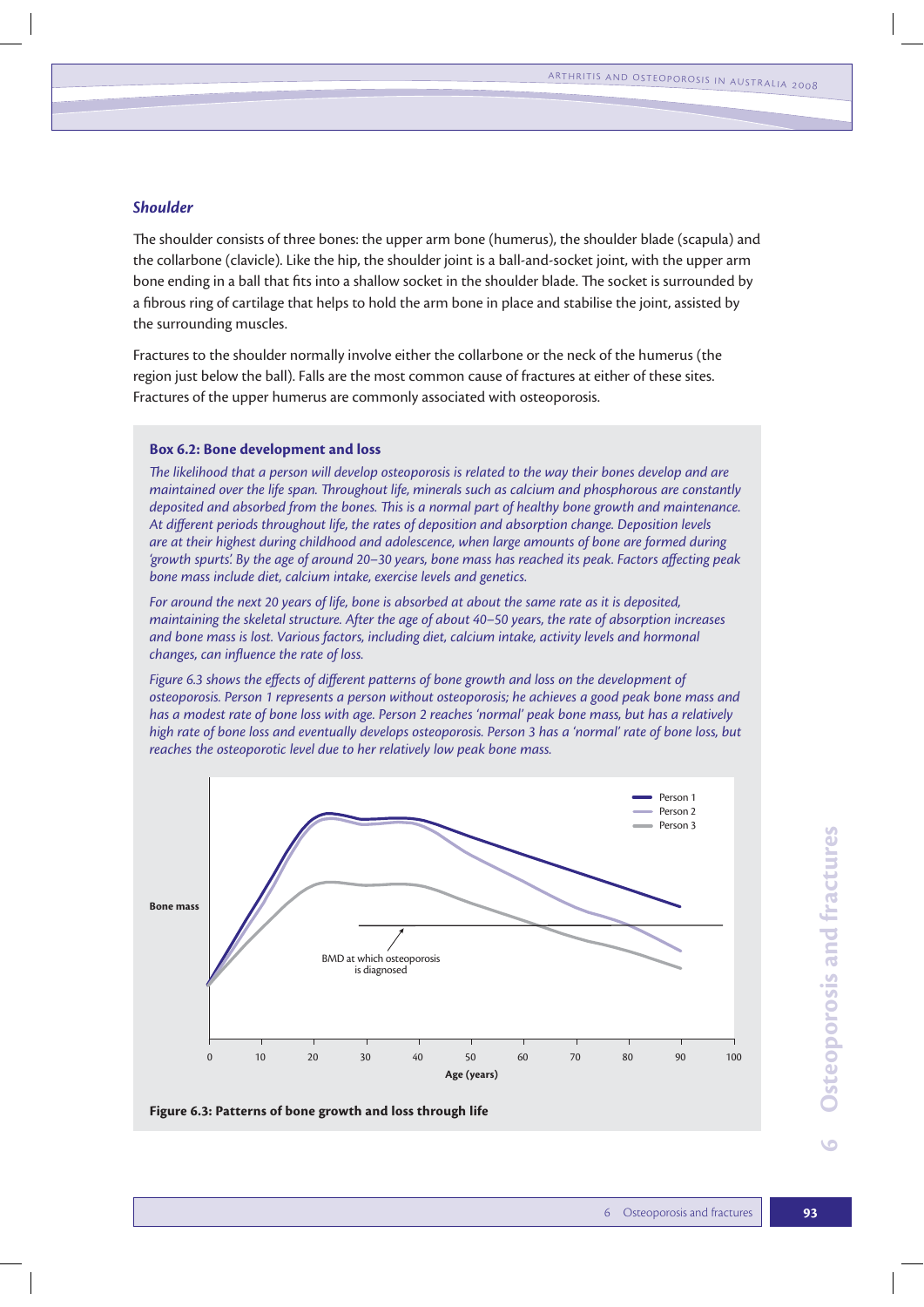### **Risk factors for osteoporosis and fractures**

A number of modifiable and non-modifiable factors increase the risk of osteoporosis and osteoporotic fractures (Table 6.1). These include older age, being physically inactive, having a family history of osteoporosis or minimal trauma fractures, poor calcium intake, vitamin D deficiency and (in women) being post-menopausal. Where possible, reducing exposure to these factors can help to prevent osteoporosis. Some prevention strategies are discussed later in this chapter.

Since minimal trauma fractures are an outcome of having low bone mineral density (BMD), the factors that increase the risk of having low BMD also increase the risk of a fracture. However, low BMD is not the only contributor to fracture risk. In fact, a person can experience a minimal trauma fracture without having BMD in the osteoporotic range. Factors that can increase the risk of fracture independently of BMD include a history of falls and high propensity to fall. These and other risk factors are described briefly below.

| <b>Biomedical and genetic factors</b>                   | <b>Behavioural factors</b> | <b>Other factors</b>                                            |
|---------------------------------------------------------|----------------------------|-----------------------------------------------------------------|
| Female sex, particularly after menopause                | Smoking                    | Systemic illnesses (e.g. rheumatoid arthritis)                  |
| Excessively low body weight                             | Physical inactivity        | Metabolic disorders                                             |
| Older age                                               | Poor calcium intake        | Long-term corticosteroid use                                    |
| Action of genes associated with skeletal<br>maintenance | Lack of sunlight exposure  | Physical disabilities that restrict weight-<br>bearing exercise |
| White or Asian heritage                                 |                            | History of falls                                                |
| Previous minimal trauma fractures                       |                            | Propensity to fall                                              |
| Family history of osteoporosis or fractures             |                            | Disorders involving malabsorption<br>(e.g. coeliac disease)     |

#### **Table 6.1: Risk factors for osteoporosis and fracture**

## **Biomedical and genetic factors**

- **t** Women are at greater risk of osteoporosis than men, particularly once they have reached menopause. Total bone mass in females is naturally lower than in males, and the normal decrease in bone mass with age is accelerated in post-menopausal women due to their decreased oestrogen levels.
- **t** Weight is related to bone mineral density, as having a higher body mass means that more weight is borne by the bones, which then strengthen in response to this stress. People who are significantly underweight tend to have lower bone mineral density, which may lead to increased risk of osteoporosis and fractures. Weight loss is also associated with increased bone loss.
- **t** People with a family history of osteoporosis or minimal trauma fracture are also at increased risk. Daughters of women with osteoporosis of the spine tend to have decreased bone mass. A maternal history of hip fracture doubles the risk of hip fracture in women and increases the risk of spinal deformities in men (Cummings et al. 1995; Diaz et al. 1997).
- **t** People from certain population groups may be more likely to develop osteoporosis. White and Asian populations tend to have a lower average bone mass than black or Hispanic groups (Cumming et al. 1997).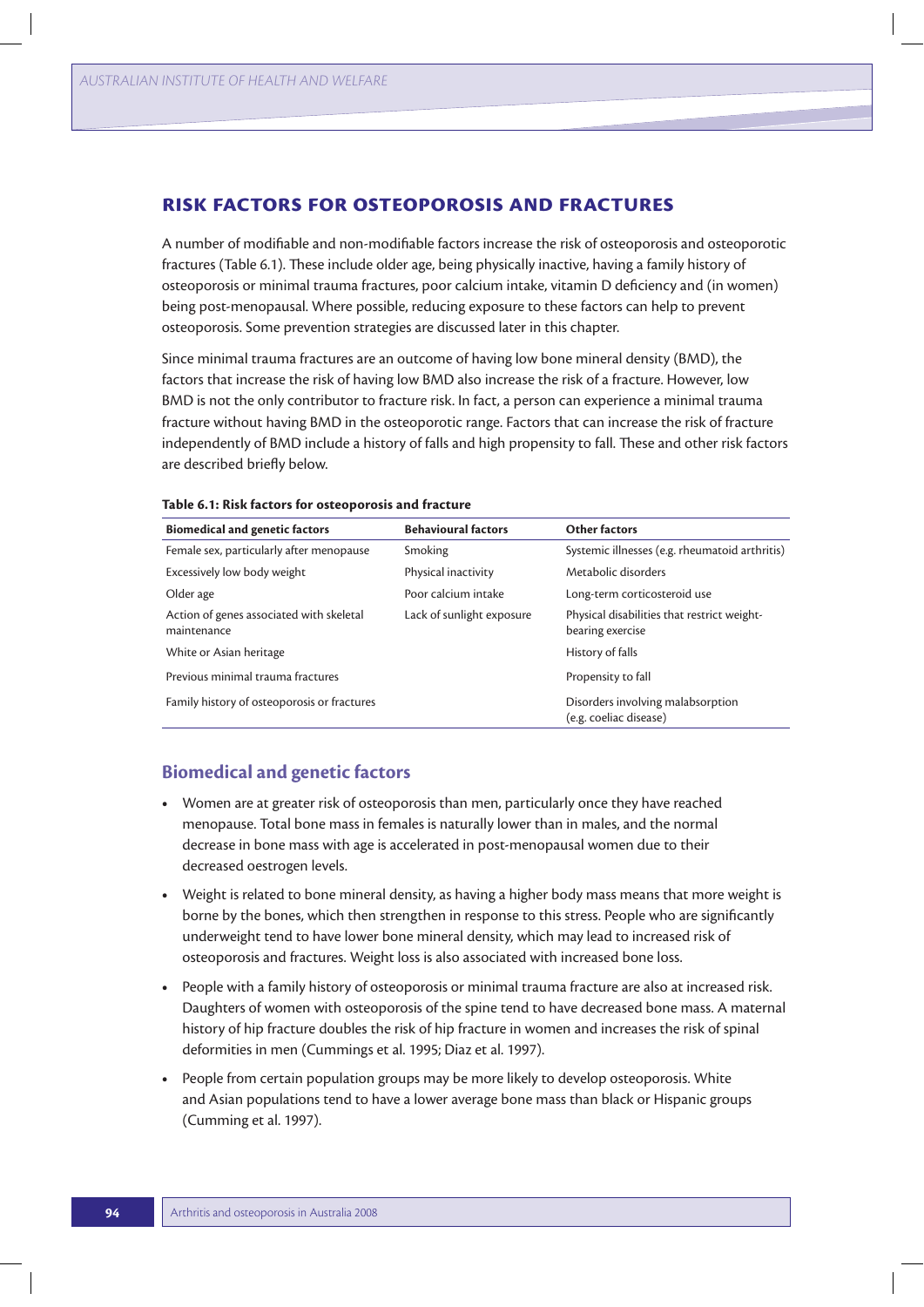- **t** Several genes have been found to be associated with skeletal maintenance, and genetic variation has been found to account for a large proportion of the variation in bone mineral density (Nuki et al. 1999). However, it is difficult to identify relevant genetic pathways due to the large number of genes interacting with each other and with environmental factors.
- **t** People who have had a minimal trauma fracture are at increased risk of subsequent fractures, an effect known as the 'fracture cascade'. Data from the Dubbo Osteoporosis Epidemiology Study show that the increase in risk persists for up to 10 years, and that 40% of women and 60% of men will experience a second fracture within this period (Center et al. 2007). Although almost all fracture types are associated with an increased risk of further fractures, men aged 60–69 years with hip or vertebral fractures are at greatest risk.

## **Behavioural factors**

- **•** Smokers tend to have a lower bone mass than non-smokers. It is believed that smoking lowers body weight, interferes with the hormones that affect bone strength and may have a detrimental effect directly on the bones (Wong et al. 2007).
- **t** Exercise is important in building and maintaining bone mass. Low physical activity levels during childhood and adolescence result in lower peak bone mass, so bone loss later in life more quickly reaches the level of osteoporosis.
- **t** Calcium is essential for bone formation. The body cannot make calcium so it must be obtained from the diet. Low calcium intake is associated with low bone mineral density.
- **t** Vitamin D helps the body to absorb calcium and is needed to regulate bone formation. Although small amounts of vitamin D may be obtained from the diet, the majority is synthesised by the body via exposure of the skin to sunlight. People who are institutionalised or housebound, or those who wear clothing that covers most of the body, may be particularly at risk of having low vitamin D levels.

## **Other factors**

- **t** Some systemic illnesses affect bone metabolism and increase the risk of osteoporosis. These include rheumatoid arthritis, chronic kidney disease, metastatic cancer and thyrotoxicosis (a condition resulting from excessive amounts of thyroid hormones).
- **•** The metabolic disorders hypogonadism (abnormally decreased activity of the ovaries or testes, which retards growth and sexual development) and hyperparathyroidism (over-production of parathyroid hormone, which leads to increased absorption of calcium from the bones) are associated with decreased bone mass.
- **t** In a similar manner to people who are underweight, people with physical disabilities may be at increased risk of osteoporosis if they are unable to perform weight-bearing exercise to build and maintain bone mass. This may be particularly the case for those who are affected by disability in the peak bone formation periods of childhood and adolescence. People who have disabilities affecting their mobility may also be more likely to fall, putting them at increased risk of fractures.
- **t** Long-term use of corticosteroid medications increases the risk of fractures. Conditions that may require long-term corticosteroid treatment include asthma and rheumatoid arthritis.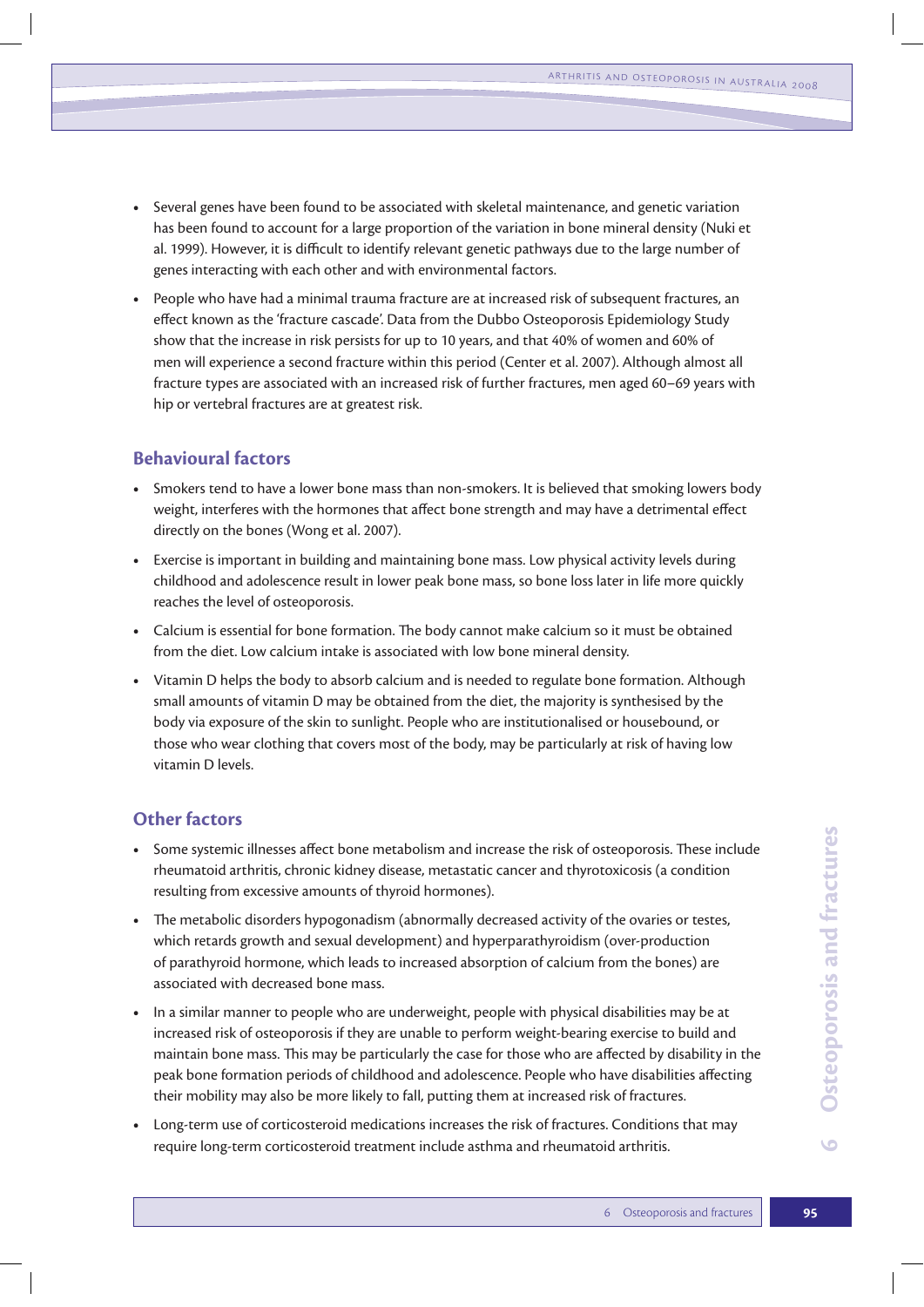- **t** Malabsorption reduces calcium absorption and vitamin D levels, increasing the risk of osteoporosis. Causes of malabsorption include coeliac disease and inflammatory bowel disease.
- **t** People who have a propensity or predisposition to falling are also more likely to experience fractures. There are many reasons why a person may be more likely to fall, including problems with balance, use of medications causing dizziness and problems with mobility.
- **t** A history of falls is associated with increased risk of fractures, regardless of BMD. Data from the Dubbo Osteoporosis Epidemiology Study showed that among men and women whose BMD was not in the osteoporotic range, those who had had a fall in the previous 12 months were twice as likely to experience a fracture as those who had not fallen (Nguyen et al. 2007). The study also found that women who fell were at high risk of subsequent falls, and that each fall further increased the risk of a fracture (Nguyen et al. 2001).

### **Markers of increased risk**

A number of other factors, which are not in themselves direct risk factors, can act as markers to indicate people with an increased risk of fracture. These include loss of height, poor quadriceps strength and body sway. Although not direct risk factors, these three indicators are easily measured in clinical practice and are highly correlated with fracture risk.

Loss of height may indicate that a person has suffered several vertebral compression fractures. As these fractures may cause no pain, or only moderate, non-specific pain that may be mistaken for a muscular strain, disc problem or arthritis, the loss of height and stooping posture caused by compression of the spine may be the only recognisable sign that fractures have occurred. People who have experienced vertebral fractures are at high risk of further fractures (Center et al. 2007).

Poor quadriceps strength is a risk factor for falls, but not for fractures. Data from the Dubbo Osteoporosis Epidemiology Study show associations between lower quadriceps strength, falls in the previous 12 months, and recent fall-related fractures (Lord et al. 1994). The association between poor quadriceps strength and fractures is mediated by an increased risk of falling (Nguyen et al. 2007).

'Body sway' describes the extent to which a person sways (in any direction) while standing still on a flat surface. Significant body sway may indicate physical instability, muscle weakness, side-effects of medication or problems with balance. All of these can increase a person's risk of falling and hence of experiencing a fracture.

## **Impacts of osteoporotic fractures**

Since osteoporosis has no symptoms, its impacts are mainly seen in terms of the fractures and the effects these have on functioning and quality of life. Apart from the pain and loss of function associated with the fracture event itself, there can also be more long-term impacts on physical and mental health and functioning. These may include not only ongoing pain, physical impairments and disability, but also reduced social interaction, emotional distress, and self-limitation caused by the fear of falling and fracturing a bone. In a small proportion of cases the fracture and its after-effects may lead to death.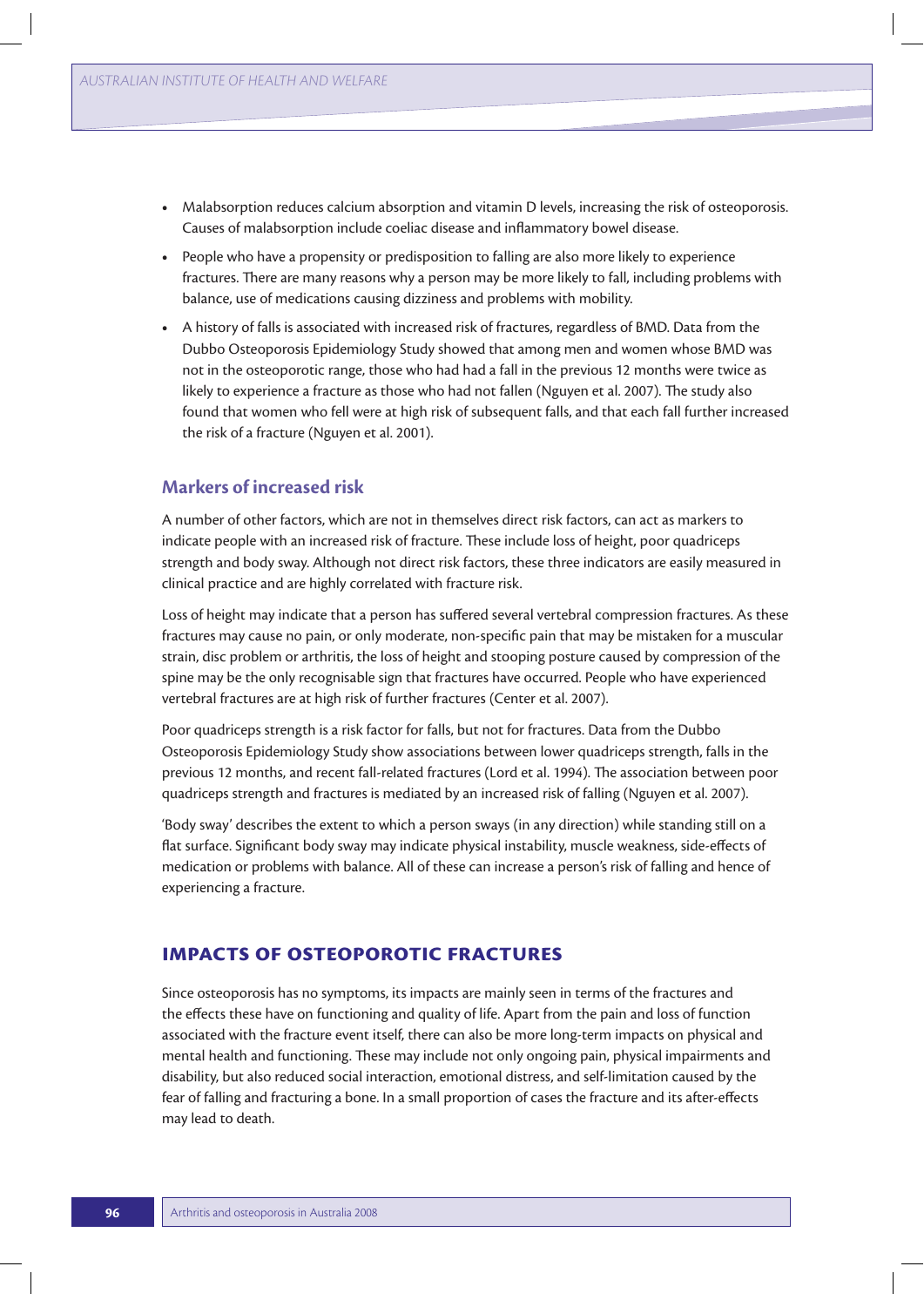### **Pain**

In most cases, the pain associated with breaking a bone is the patient's most immediate concern. The amount of pain felt varies widely between individuals and depends on the site and severity of the fracture.

In the case of spinal fracture, the event may be nearly or completely painless, and the fracture may go undetected (Haczynski & Jakimiuk 2001). It has been suggested that up to two-thirds of spinal fractures may not receive medical attention (Cooper et al. 1992). The sudden onset of low back pain in a person with osteoporosis may be a sign of spinal fracture.

People who have experienced fractures may have ongoing or chronic pain well after the bone has healed. This pain can result from the changes in posture and strain on muscles, ligaments and joints that occurs to compensate for the injury. Untreated or persistent pain may lead to sleeplessness and depression, and reduce the quality of life (Lukert 1994; Oglesby et al. 2003; Silverman et al. 2001).

#### **Functional limitations and disability**

Different types of fractures are associated with varying degrees and types of functional limitation. For example, fractures involving the shoulder, arm, wrist or hand may affect the ability to write, prepare meals, manage household chores and perform personal-care activities (such as dressing or brushing teeth and hair). Fractures involving the spine, hips, legs or feet affect mobility as well as the ability to perform personal and household tasks. Spinal fractures may also interfere with actions such as bending, reaching, lifting, and pulling or pushing, particularly if several fractures have occurred.

Data from the 2003 Survey of Disability, Ageing and Carers suggest that around 50,000 Australians aged 35 years or over have a disability caused mainly by osteoporosis (AIHW: Rahman & Bhatia 2007). Almost half of these people have severe or profound core activity limitations—that is, they require assistance with one or more activities of daily living (such as self-care or mobility). Various assistive devices (for example, walking frames, grab bars, special tooth brushes and long-handled reachers) are available to enable people with functional limitations to perform their daily activities. More than half of people aged 35 years or over who have osteoporosis as their main disabling condition report using such devices (AIHW: Rahman & Bhatia 2007). Additional assistance from family, friends, community volunteers or paid care workers may also be required.

Hip fracture is among the top 10 causes of burden of disease among women in developed countries, estimated to account for 1.4% of disability-adjusted life years (Johnell & Kanis 2004). Cooper (1997) reported that one year after hip fracture, 30% of women were unable to walk independently, 60% had difficulty with at least one activity of daily living, and 80% were limited in activities such as driving and shopping. Long-term functional limitations are also common: Willig and colleagues found that people who had had a hip fracture were significantly less likely than age- and sex-matched controls to be able to perform basic activities of daily living (such as using the bath or toilet, dressing, cooking and doing housework) seven years after the event (Willig et al. 2001).

 $\bullet$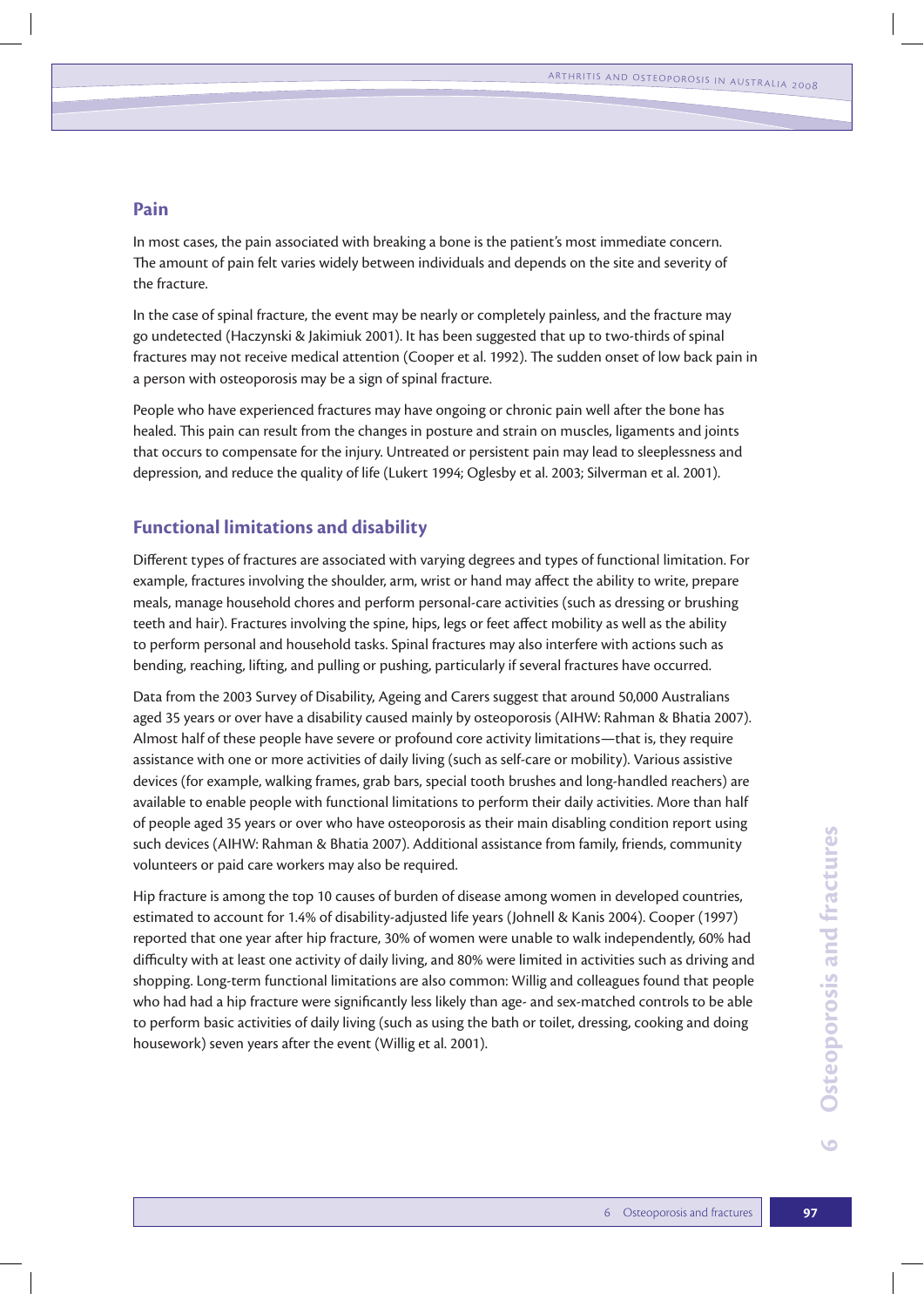#### **Social isolation**

The immediate effects of a fracture on mobility and performing usual activities can also affect a person's social life. For example, they may be temporarily unable to participate in games, sports or hobbies, or find it difficult to travel to meeting places, clubs or friends' homes. In the longer term, any ongoing functional limitations or disability can extend these immediate effects on social participation for months or years. At a seven-year follow-up of people with trochanteric hip fracture, 74% reported they were unable to visit friends (Willig et al. 2001). This can reduce the quality of life and lead to feelings of frustration, loneliness and depression. In the 2003 Survey of Disability, Ageing and Carers, around one-third of people aged 35 years or over who had osteoporosis as their main disabling condition reported that they could not go out as often as they would like due to their condition (AIHW: Rahman & Bhatia 2007).

People who have had a fracture may be anxious about or afraid of the potential consequences of further fractures, such as loss of independence and the possibility of needing permanent care. Those who have had a fracture due to falling may also be fearful of having another fall (Salkeld et al. 2000). People who have such fears may limit their participation in social activities in an effort to reduce their risk (Fletcher & Hirdes 2004; Gold 2001).

### **Quality of life and mental health**

The physical effects of a fracture can have a substantial impact on a person's quality of life and mental wellbeing. The pain, functional limitations and need for assistance with daily activities can lead to feelings of anger, sadness, hopelessness and helplessness, reduced self-confidence and self-esteem, embarrassment and loss of dignity (Haczynski & Jakimiuk 2001; Sitoh et al. 2005). In addition, the person may experience fear and anxiety about their future and the risk of further fractures (Salkeld et al. 2000).

Although quality of life is generally reduced in the period immediately following a fracture, regardless of the type of fracture sustained, in the long term people with more severe fractures or fractures in sites resulting in greater limitations continue to experience poorer quality of life compared with people with less severe fractures or without fractures (Hallberg et al. 2004). Two years after fracture, people with forearm or upper arm fractures report similar health-related quality of life to the general population, but people with hip and spinal fractures report poorer quality of life across a range of domains including physical functioning, bodily pain and social functioning (Hallberg et al. 2004).

#### **Loss of independence**

The limitations in activity and possible long-term disability resulting from a fracture can seriously affect a person's independence. Depending on the site and severity of the injury, the person may need assistance with household tasks (such as cleaning and cooking), transport, mobility, or personal-care tasks (such as bathing, toileting and dressing). In some cases (for example, if the effects of the injury are long-term or if the person has no-one to assist them until they recover) the person may need to temporarily or permanently move from their own home into a rehabilitation unit, nursing home or aged care facility. People who move to a nursing home following a fracture tend to be older and in poorer pre-fracture health than those who remain in their own homes (Osnes et al. 2004).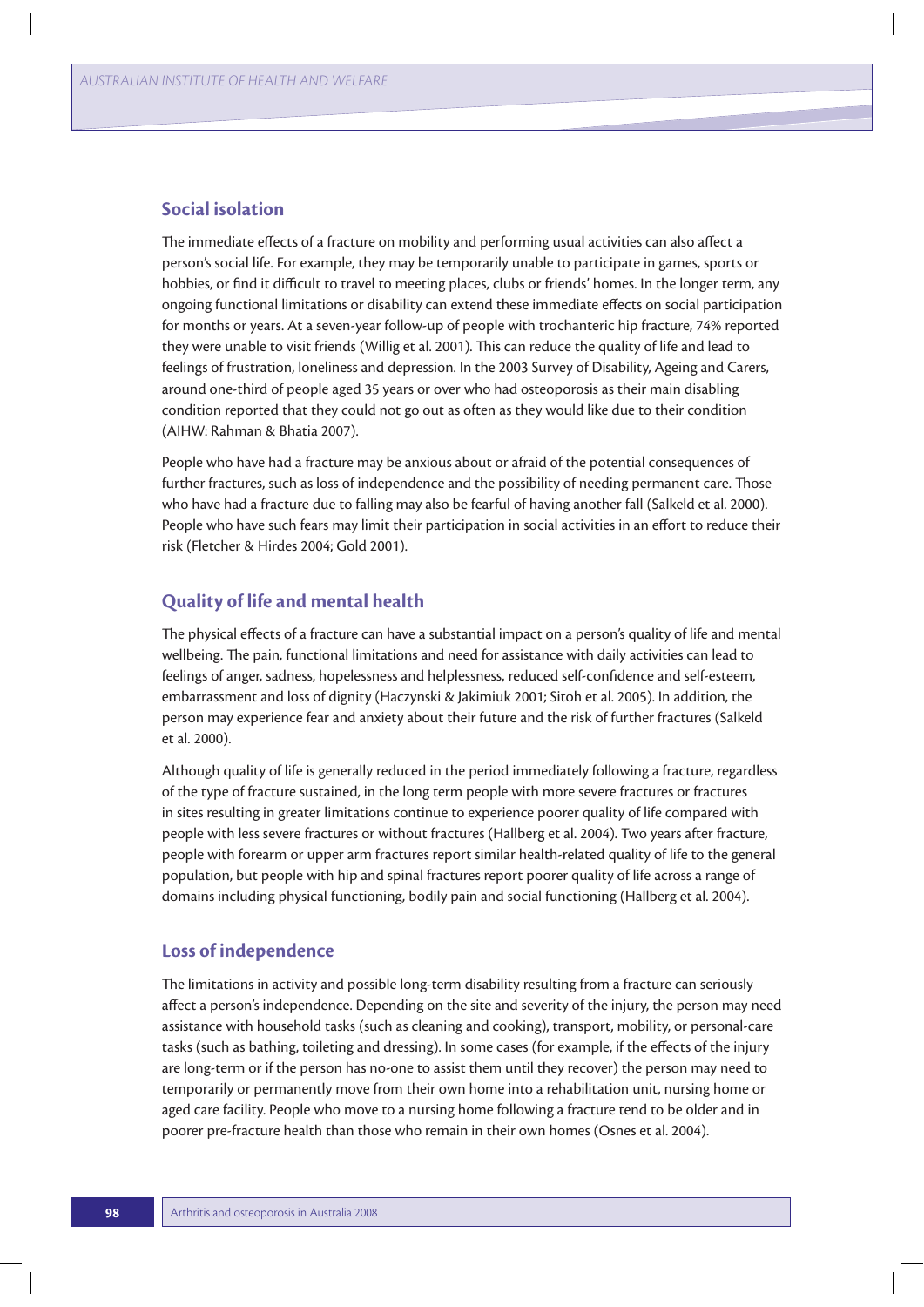In 7% of hospitalisations for minimal trauma fracture among Australians aged 40 years or over in 2006–07, the patient was discharged to an aged care facility where this had not previously been their usual residence. This was most common for fractures of the hip and pelvis: patients previously resident in the community were discharged to an aged care facility in 10% of cases. People who have had a hip fracture are significantly less likely to be living in their own home seven years later than people of the same age without hip fracture (Willig et al. 2001).

The need for assistance with daily activities and the need to move from their own home may greatly affect the person's self-esteem, social contact and emotional wellbeing.

#### **Mortality**

Fractures are recorded as an associated cause of around 2,500 deaths in Australia each year. (Coding standards specify that injuries should not be reported as the underlying cause of death.) More than 80% of these are deaths in people aged 75 years or over. High trauma events (such as motor vehicle accidents) account for around 10% of cases; of the remainder, about 25% are accidents caused by low-trauma events, 20% are accidents caused by 'exposure to an unspecified factor', and the rest are attributed to various diseases and conditions and other external causes. The fracture sites most commonly reported on death certificates are the hip and pelvis, accounting for around 70% of cases.

Almost all types of minimal trauma fractures are associated with increased mortality over the following 12 months (Center et al. 1999; Johnell et al. 2004; NAMSCAG 2004). However, fractures of the hip and pelvis are the most commonly associated with an increased risk of death. The majority of deaths occur within the first few months, although the mortality rate in people who have had a hip fracture is still higher than expected up to 5 years after the event (Empana et al. 2004). In 2006–07, 1,163 separations for minimal trauma hip or pelvic fracture (6%) resulted in death in hospital.

In 2006, a hip or pelvic fracture was recorded as an associated cause of 1,516 deaths in Australia. Almost all of these deaths occurred in persons aged 65 years or over, with 63% (949 deaths) among people aged 85 years or over. In cases where hip or pelvic fracture was an associated cause of death, the most commonly recorded underlying causes of death were falls (accounting for 24% of deaths) and diseases of the circulatory system (23%). 'Exposure to an unspecified factor' was recorded as the underlying cause of death in 18% of cases (267 deaths), and osteoporosis was recorded as the underlying cause of 4 deaths. Analysis by the National Injury Statistics Unit suggests that the majority of deaths from 'exposure to an unspecified factor' where a fracture was also recorded would have involved falls (AIHW: Kreisfeld & Harrison 2005).

It has been suggested that the contribution of injuries to deaths may be underestimated due to the tendency to record 'natural' causes (for example, cardiovascular disease) in preference to external causes as the underlying cause of death for elderly persons (AIHW: Kreisfeld & Newson 2006; Calder et al. 1996; Roberts & Benbow 1996). The extent to which this might affect estimates of mortality due to osteoporosis and minimal trauma fractures is unknown.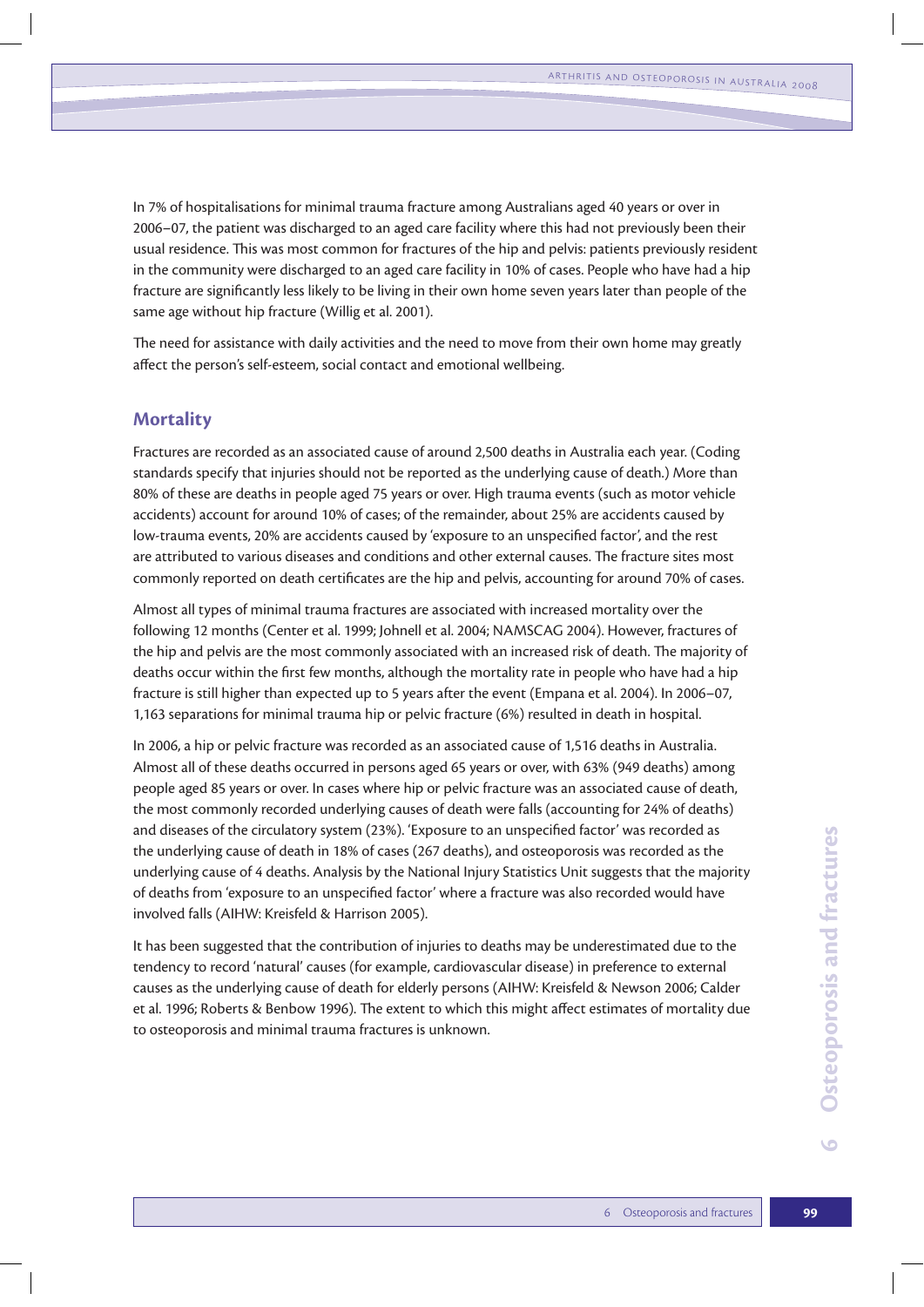#### **Prevention of osteoporosis and fractures**

Avoiding or (where possible) altering exposure to risk factors forms the basis of many prevention strategies. For osteoporosis this includes getting enough calcium and vitamin D, keeping physically active, maintaining a healthy weight and not smoking. Preventing falls is also an important component of fracture prevention strategies, particularly among people who have a low bone mineral density or who are frail. In addition, there is some evidence that protecting the bones during a fall or other impact may help to prevent fractures.

#### **Preventing osteoporosis**

A good diet is essential for good health. Adequate intake of foods containing calcium (such as dairy products, green leafy vegetables and fish with edible bones) is important for bone formation. Children, adolescents, pregnant or breastfeeding women, postmenopausal women, and men aged 70 years or over require higher than average amounts of calcium to build bone mass and offset bone and calcium losses (NHMRC 2003).

A balanced diet will also help to maintain a healthy weight. Excessively low body weight or weight loss may result in low bone mineral density and increased risk of osteoporosis and fractures. People who are overweight tend to have a lower risk of fracture due to their higher bone density, and also because the additional soft tissue provides protection for the bones during a fall or other low-trauma impact. However, since being overweight or obese may increase the risk of other conditions, such as osteoarthritis, Type 2 diabetes and heart disease, it is important to maintain a healthy weight throughout life.

Vitamin D is necessary for the absorption of calcium. Although there are some dietary sources of vitamin D (for example, oily fish, liver and eggs), the majority of Australians obtain most to all of their vitamin D through exposure to sunlight (Nowson & Margerison 2002). In people with moderately fair skin, exposure of the hands, face and arms for up to 10 minutes per day during summer and up to 45 minutes per day during winter (depending on latitude) is recommended for adequate vitamin D synthesis (Working Group of the Australian and New Zealand Bone and Mineral Society et al. 2005). However, it is important to avoid excessive sun exposure, and limit exposure to the early morning or late afternoon periods, to reduce the risk of skin cancer.

Exercise in childhood and adolescence is also vital for building strong bones and achieving a high peak bone mass. Continuing to exercise throughout life can help to maintain bone mass by slowing the normal loss experienced with age. Although all types of exercise are valuable for improving general health, muscle strength and cardiovascular fitness, high-impact weight-bearing exercise (such as brisk walking, running, skipping and aerobics) is particularly beneficial for bone health.

Hormone replacement therapy (HRT) can increase bone mineral density and decrease the risk of fractures in postmenopausal women (Cauley et al. 2003). However, the long-term use of HRT for the prevention of osteoporosis is not recommended in Australia, due to the risks of HRT in relation to breast cancer and cardiovascular disease (NHMRC 2005).

Raising awareness about osteoporosis and its effects, and educating people about how they can reduce their risk, are also important components of population-wide prevention strategies.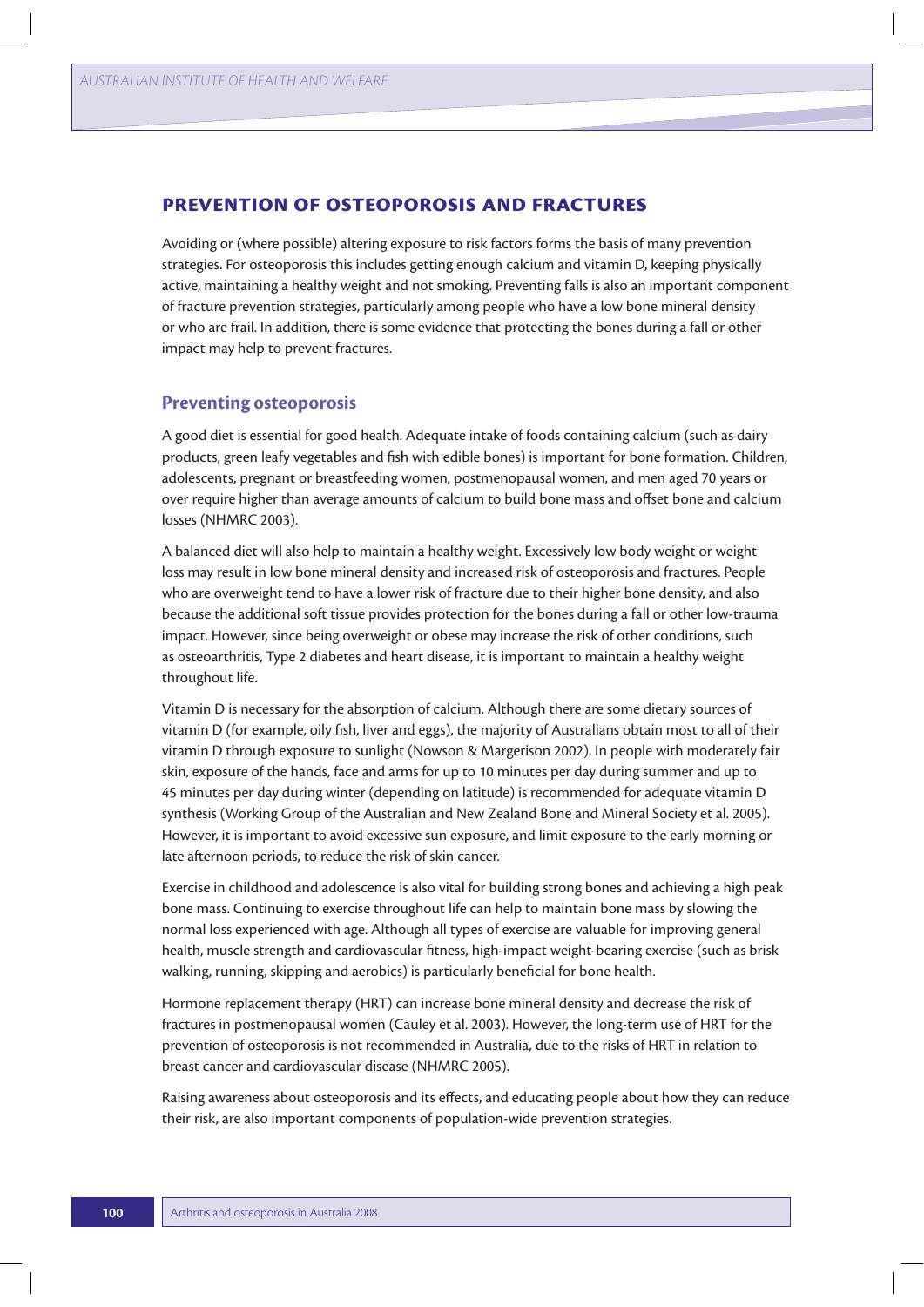### **Fall prevention**

A wide range of factors may influence an individual's risk of falling (Box 6.3). Environmental hazards (for example, uneven or slippery surfaces, loose rugs and poor lighting) may be thought of as the most obvious causes of falls, but individual factors play a significant role. Older people are more prone to falls because of the general deterioration in bodily function associated with ageing. This may include muscular weakness, poor circulation (which may cause temporary dizziness when getting up out of a chair or bed) and changes in cognitive function. People with certain chronic illnesses, congenital conditions or disabilities that affect muscular strength, balance, consciousness or mobility are also at higher risk of falling. Other factors that increase risk include problems with eyesight, use of sleeping pills, and side-effects of some medications (for example, dizziness and drowsiness).

As with osteoporosis prevention, the focus of most fall prevention activities is to target modifiable risk factors. These include changing or adapting behaviours to limit the risk posed by individual factors, and removing or limiting exposure to environmental hazards (for example, by installing grab rails and non-slip floor strips). Regular physical activity is important as this can help to strengthen the muscles and improve balance and mobility. In particular, Tai Chi has been found to be effective in improving muscular strength and balance and reducing the incidence of falls (Choi et al. 2005; Li et al. 2004; Voukelatos et al. 2007). Appropriate management of medications is another key fall-prevention strategy. Some strategies for preventing falls in the home are outlined in Box 6.4.

#### **Box 6.3: Risk factors for falling**

- **•** Chronic illness **Depression •** Depression
- **the** *Balance*, gait or mobility problems **by** *Blackouts/fits*
- 
- 
- **t** *General deterioration associated with ageing cause dizziness or drowsiness*
- 
- 
- 
- 
- **t** *Visual impairment* **t** *Indoor and outdoor hazards*
- **t** *Cognitive impairment* **that is a complete impairment that is a complete of** *Lieument**Cognitive impairment*
- **t** *History of falls* **t** *Physical inactivity*
- **the** *Fear of falling* **the** *Foot problems***. • Foot problems.**

## **Using hip protectors**

If a person with osteoporosis does experience a fall or other impact, the use of hip protectors may help to prevent factures of the hip or pelvis (Sinaki 2004). These protectors generally take the form of padded leggings or shorts, and are designed to absorb the impact that could otherwise have broken a bone. However, compliance with wearing hip protectors has been found to be variable; people may find them uncomfortable, difficult to put on and take off, and irritating to the skin, and may consider them to be unattractive (van Schoor et al. 2002). A recent systematic review has suggested that, although hip protectors may help to prevent hip fractures in people living in nursing or residential care settings, they may be ineffective for persons living in their own home because of poor compliance (Parker et al. 2006). Hip protectors are only effective if they are worn correctly.

 $\bullet$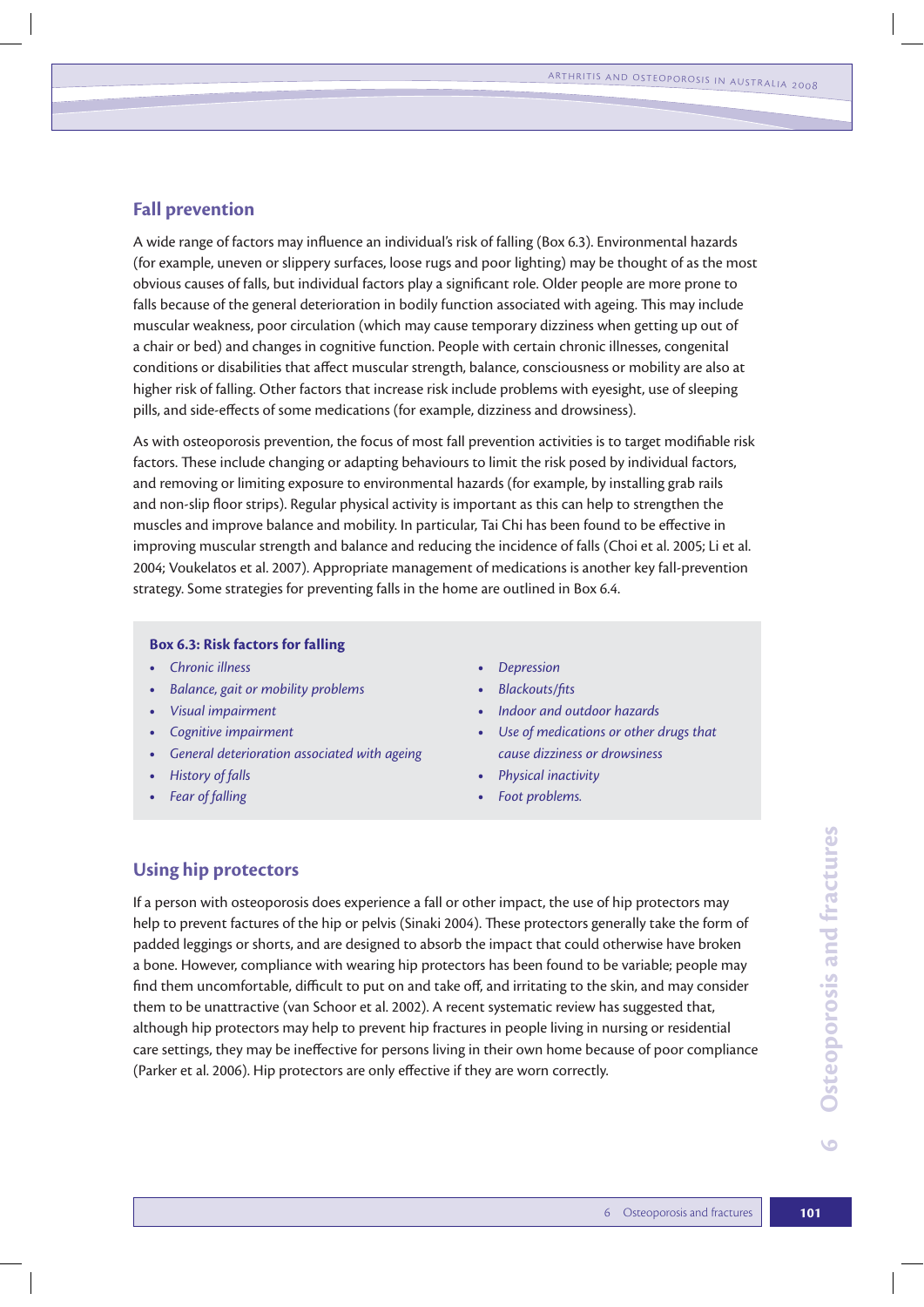#### **Box 6.4: Preventing falls in the home**

*A few relatively simple adjustments can decrease the risk of falls in the home and garden:* 

- **t** *stay active, and include some exercises to help with balance and posture*
- **t** *attend a falls prevention class*
- **t** *have medications reviewed by a doctor or chemist, as some may cause dizziness and increase the risk of falling*
- **t** *remove or repair trip hazards in walkways (for example, loose rugs, electrical cords, unsecured carpet edges, and uneven paving or tiles)*
- **t** *use bright lighting, have bedside lamps for use during the night, and install sensor lights in walkways*
- **t** *install railings in the bathroom and toilet to assist with sitting, rising and general balance*
- **t** *wear sensible, well-fitting shoes (avoid backless slippers, high heels and thongs), and ensure hems of skirts and trousers are above the floor*
- **t** *install non-slip safety strips in the bath and shower, near the bathroom, kitchen and laundry sinks, and on uncarpeted or outdoor stairs*
- **t** *avoid excessive alcohol intake*
- **t** *use a walking aid if required*
- **t** *have eyesight checked regularly.*

Sources: *Adapted from Osteoporosis Australia 2006 and National Osteoporosis Foundation 2006.*

## **Treatment and management of osteoporosis and osteoporotic fractures**

Osteoporosis is generally managed with medication, including prescription drugs and vitamin and mineral supplements. The most commonly used medications are calcium supplements, calcium combined with vitamin D, and bisphosphonates. All of these medications act to reduce the rate of bone loss.

Two drugs that increase bone formation are currently available in Australia: parathyroid hormone and strontium ranelate. Parathyroid hormone is given as daily injections. Although continuously having excess amounts of this hormone in the blood (as in people with hyperparathyroidism) can actually cause osteoporosis, small amounts given intermittently as a daily injection stimulate the formation of new bone (Cranney et al. 2006). The precise mechanism by which this occurs is not yet fully understood. Parathyroid injections are not currently subsidised under the Pharmaceutical Benefits Scheme (PBS). Strontium ranelate is also taken daily, but in oral form. It both stimulates bone formation and reduces bone resorption. Strontium ranelate is subsidised under the PBS for treatment of osteoporosis in postmenopausal women with previous minimal trauma fractures and in women aged 70 years or over with a BMD T-score of –3.0 or less.

Regular exercise in people with established osteoporosis can help to reduce further decreases in BMD, as well as assisting in maintaining a healthy weight. Exercise can also help to increase and maintain mobility and balance, which can reduce the risk of falling (a major cause of osteoporotic fractures).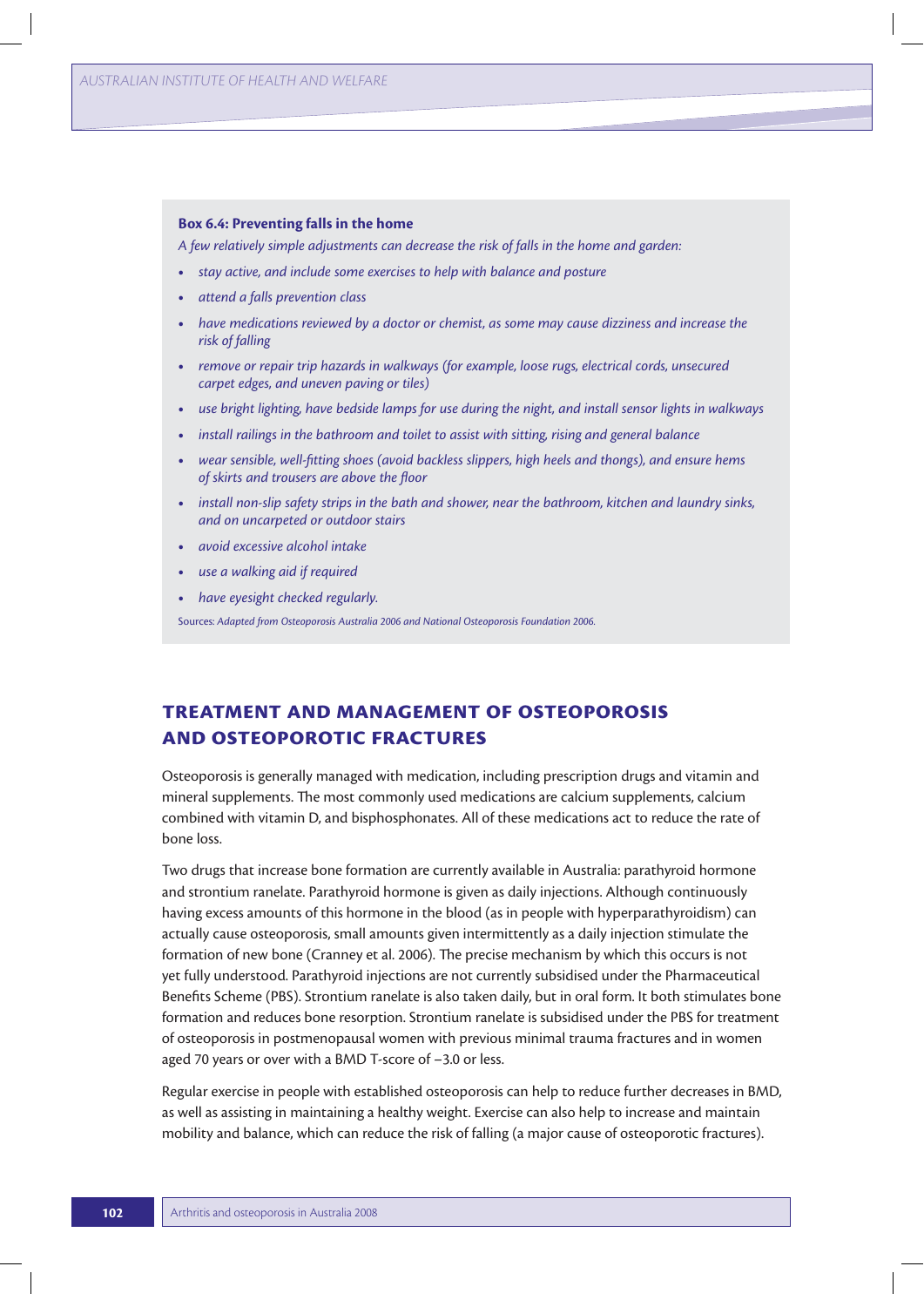Tai Chi has been found to be particularly effective in reducing falls and fractures among older people. A healthy diet, incorporating sufficient calcium and other nutrients, is also important for maintaining healthy weight and reducing further bone loss. As previously noted, a medications review may be beneficial to reduce the risk of medication side-effects leading to a fall. These reviews are subsidised through Medicare for eligible persons; more than 75,000 home medicines reviews were provided under Medicare during 2007–08 at a cost to the Australian Government of over \$8.5 million (Medicare Australia 2008).

A major component of management of people with osteoporosis is the prevention of falls, and the treatment of any fractures that occur. Fracture treatment includes appropriate follow-up, investigation of the causes of the fracture in people who have not previously been diagnosed with osteoporosis, and initiation of osteoporosis treatment if necessary. There are a number of places where treatment for a fracture may be received, including GP surgeries, clinics, and at hospitals, either in the emergency department or as an admitted patient. However, at all points in the continuum of patient care, the majority of osteoporotic fractures are both under-diagnosed and under-treated (NAMSCAG 2004).

#### **Management by general practitioners**

General practitioners (GPs) are the first line of care for people with osteoporosis, advising on diet and exercise, treating minor fractures and prescribing appropriate medications. Osteoporosis was managed at a rate of 9 per 1,000 encounters reported to the BEACH (Bettering the Evaluation and Care of Health) GP survey in 2007–08. This equates to around 980,000 Medicare-paid GP consultations for osteoporosis between April 2007 and March 2008. One in five encounters were for 'new' cases of osteoporosis (that is, the person had not previously seen a medical practitioner for osteoporosis). The vast majority (99%) of encounters where osteoporosis was managed were for people aged 40 years or over; osteoporosis was managed at 15 per 1,000 encounters among people of this age.

The most common action taken by GPs to manage osteoporosis was to prescribe, advise or supply medication. Calcium supplements, vitamin D supplements, and the bisphosphonates alendronate and risedronate were the most frequent medications reported. Bone mineral density tests and X-rays of the chest/spine were ordered for 21% and 8% of new osteoporosis cases, respectively.

Fractures were managed at a rate of 6 per 1,000 encounters for persons aged 40 years or over reported to the BEACH GP survey in 2007–08, equating to more than 390,000 Medicare-paid GP consultations. Thirty-eight per cent of fractures managed were new fractures (that is, the first time the patient had seen a medical practitioner for that fracture).

Fraction of Osteoporosis and fractures **103**<br>
6 Osteoporosis and fractures and fractures for new fractures,<br>
103<br> **103 6** Osteoporosis and fractures<br>
103 Fractures of the spine or wrist/forearm were the most common fractures managed among persons aged 40 years or over in 2005–06, accounting for 22% and 15% of new fracture problems, respectively. At least one medication was prescribed, advised or supplied in 84% of encounters for new fractures, with analgesics (painkillers) being the most common drugs recorded. X-rays, CT scans or ultrasound scans of the fracture site were ordered in 47% of new cases, and bone mineral density testing was requested in 9% of new cases. Note that although an encounter may be for a new fracture, the person may have already been diagnosed with osteoporosis and so diagnostic tests such as bone mineral density scans may not be required.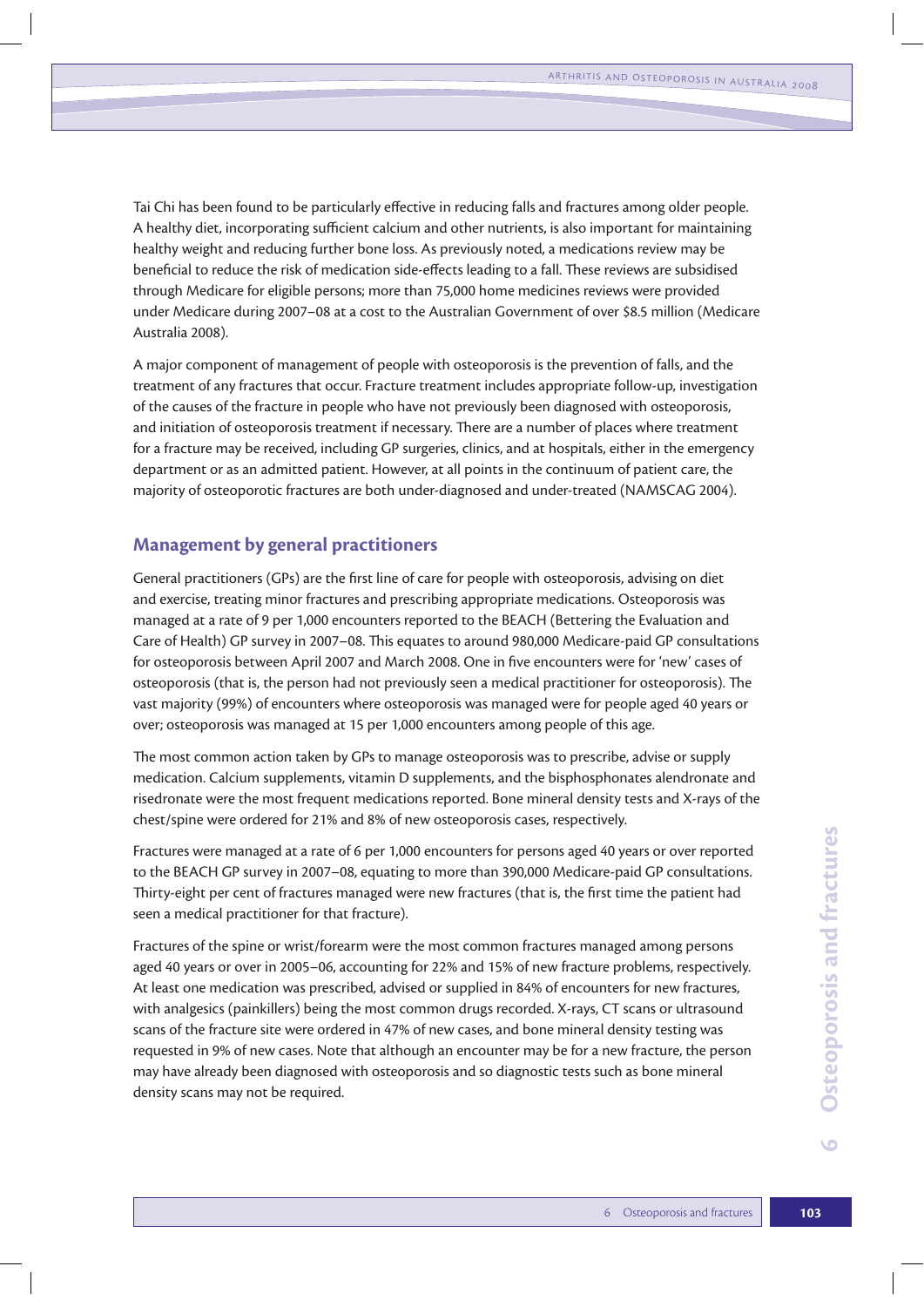#### **Emergency department attendances for fractures**

Data relating to services provided in hospital emergency departments are limited. The national administrative data collection (the Non-Admitted Patient Emergency Department Care Database, held at the AIHW) does not include any diagnostic information, and so national data on emergency department attendances for particular conditions or injuries are not able to be generated. However, some information on fractures is available at the state and territory level.

Over 27,000 fractures among people aged 40 years or over were reported to the New South Wales Emergency Department Data Collection in 2004–05, with 61% of these occurring in women (Figure 6.4). Reliable information on the cause of the fracture was not available. Fractures of the wrist and forearm were the most common, followed by fractures of the hip and pelvis.

Data from the Victorian Emergency Minimum Dataset show that 20,198 fractures in persons aged 40 years or over presented to Victorian emergency departments during 2004–05 (Figure 6.4). The proportion of these fractures that were the result of minimal trauma is unknown. Fractures were more common among females than males, with the most common fracture sites being the wrist and forearm.

Although these emergency department data do not specify whether fractures were the result of minimal trauma, it is likely that the majority of fractures in people aged 40 years or over would be related to osteoporosis.



*Notes*

1. Data refer to all fracture attendances, not just attendances for minimal trauma fractures. Reliable information on the cause of injury was not available.

2. Data for NSW relate to 63 hospitals, representing over 76% of emergency department attendances in that state.

3. Data for Victoria include all emergency departments in that state.

*Sources:* NSW Emergency Department Data Collection and Victorian Emergency Minimum Dataset.

**Figure 6.4: Emergency department attendances for fractures, persons aged 40 years or over, NSW and Victoria, 2004–05**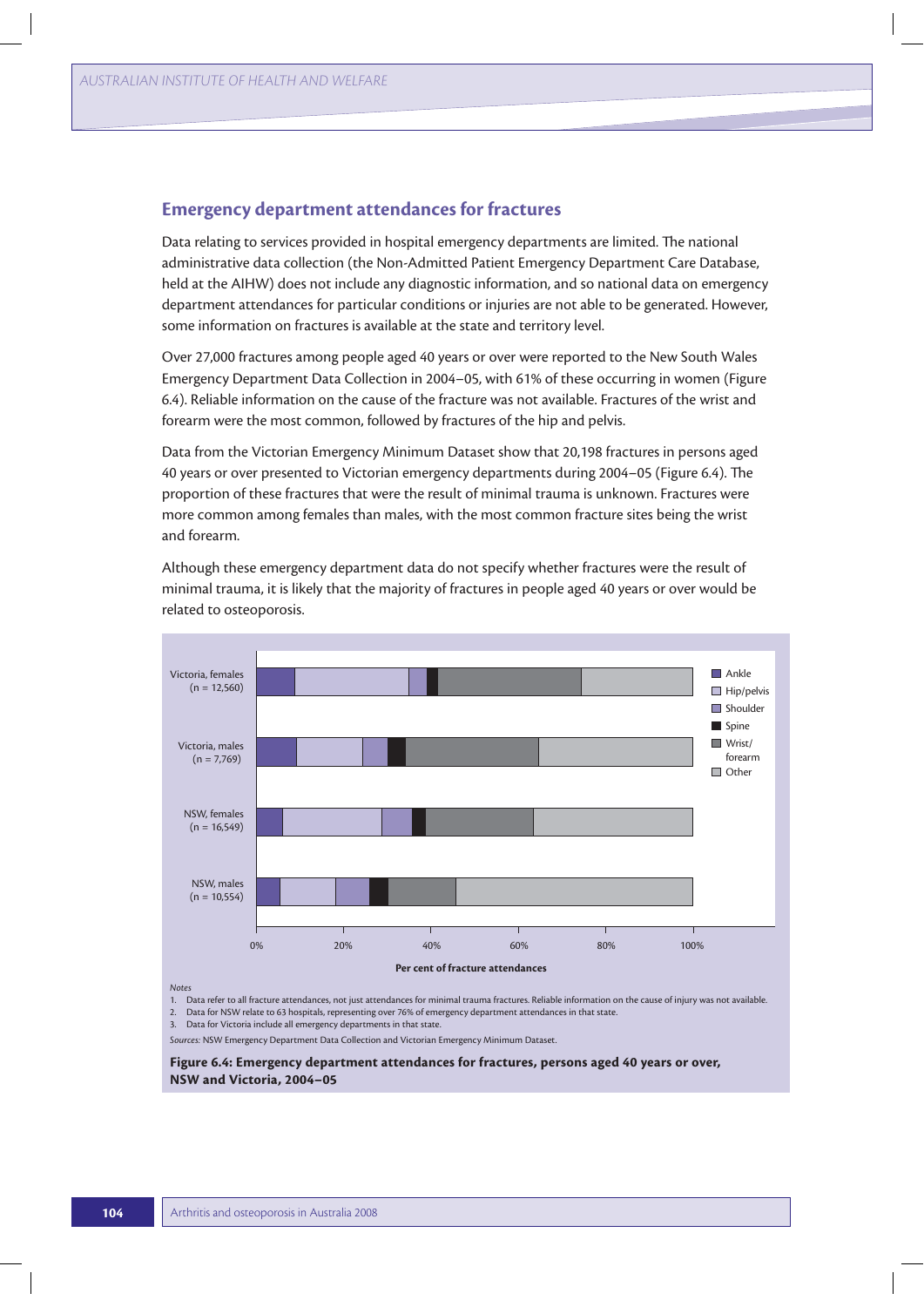Patients presenting to the emergency department may be formally admitted to the hospital for further treatment or care. In this case they will also be included in counts of admitted patient episodes, as presented in the next section. The decision to admit a person with a fracture to hospital depends on the type of treatment required, the severity of the injury and whether the patient would be able to care for him- or herself (or has somebody to care for them) at home. The numbers in Figure 6.4 include all cases presenting to emergency departments, regardless of whether or not they were later admitted to hospital.

#### **Hospital services for fractures**

In 2006–07 there were 50,993 hospital separations for minimal trauma fractures in persons aged 40 years or over. (Cases where the patient was transferred between hospitals have been counted only once.) More than three-quarters of these separations (77%) involved fractures at one of the major sites described above (hip/pelvis, wrist/forearm, spine, ankle or shoulder), with hip and pelvic fractures accounting for 40% of minimal trauma fracture separations in this age group (Table 6.2). These data substantially underestimate the number of minimal trauma fractures occurring in Australia, as the majority will not be treated in hospital.

| Fracture region and site(a)   | Males  | <b>Females</b> | Persons               | Per cent     |
|-------------------------------|--------|----------------|-----------------------|--------------|
| Ankle                         | 824    | 2,377          | 3,201                 | 6            |
| Hip and pelvis                | 5,294  | 15,209         | 20,503                | 40           |
| - Femoral neck fracture       | 2,362  | 6,400          | 8,762                 | 17           |
| - Intertrochanteric fracture  | 1,337  | 3,659          | 4,996                 | 10           |
| - Pelvic fracture             | 751    | 3,185          | 3,936                 | 8            |
| – Other                       | 844    | 1,965          | 2,809                 | 6            |
| Shoulder                      | 990    | 3,154          | 4,145 $(b)$           | 8            |
| - Fracture of clavicle        | 197    | 258            | $456^{(b)}$           | $\mathbf{1}$ |
| - Fracture of neck of humerus | 722    | 2,782          | 3,504                 | 7            |
| – Other                       | 71     | 114            | 185                   |              |
| Spine                         | 863    | 1,915          | 2,778                 | 5            |
| Wrist and forearm             | 1,381  | 7,442          | 8,823                 | 17           |
| - Colles fracture             | 428    | 3,786          | 4,214                 | 8            |
| - Scaphoid fracture           | 56     | 52             | 108                   |              |
| – Other                       | 897    | 3,604          | 4,501                 | 9            |
| Other or multiple sites       | 4,154  | 7,389          | 11,543                | 23           |
| <b>Total</b>                  | 13,506 | 37,486         | 50,993 <sup>(b)</sup> | 100          |

|  | Table 6.2: Hospital separations for minimal trauma fractures, persons aged 40 years or over, 2006–07 |  |  |  |
|--|------------------------------------------------------------------------------------------------------|--|--|--|
|--|------------------------------------------------------------------------------------------------------|--|--|--|

 $-$  Less than 1%

(a) Based on principal diagnosis.

(b) Includes one case where the sex of the patient was not recorded.

1. A separation for minimal trauma fracture was defined as any separation of a person aged 40 years or over with the principal diagnosis of a fracture and an external cause code indicating minor trauma (see Appendix 2 Table A2.1 for codes used).

2. Separations where the patient was transferred from another hospital were excluded (7,298 cases, or approximately 13% of all minimal trauma fracture separations). This provides a more accurate estimate of the number of fractures that required hospital treatment as an admitted patient.

*Source:* AIHW National Hospital Morbidity Database.

108 –  $\frac{4,501}{9}$  –  $\frac{9}{11,543}$  23<br>
50,993<sup>(b)</sup> 100<br>
incipal diagnosis of a fracture and an<br>
% of all minimal trauma fracture<br>
a dmitted patient.<br>
Per from simple<br>
the fractured bone.<br>
piont is undertaken.<br>
ver 4,700 Interventions provided during separations for minimal trauma fractures range from simple immobilisation of the fracture area or limb to surgical realignment and fixation of the fractured bone. In some cases involving fracture at a joint, total or partial replacement of the joint is undertaken. People with hip fractures are the most likely to undergo joint replacement; over 4,700 partial hip replacements for minimal trauma hip fractures were undertaken in 2006–07.

*Notes*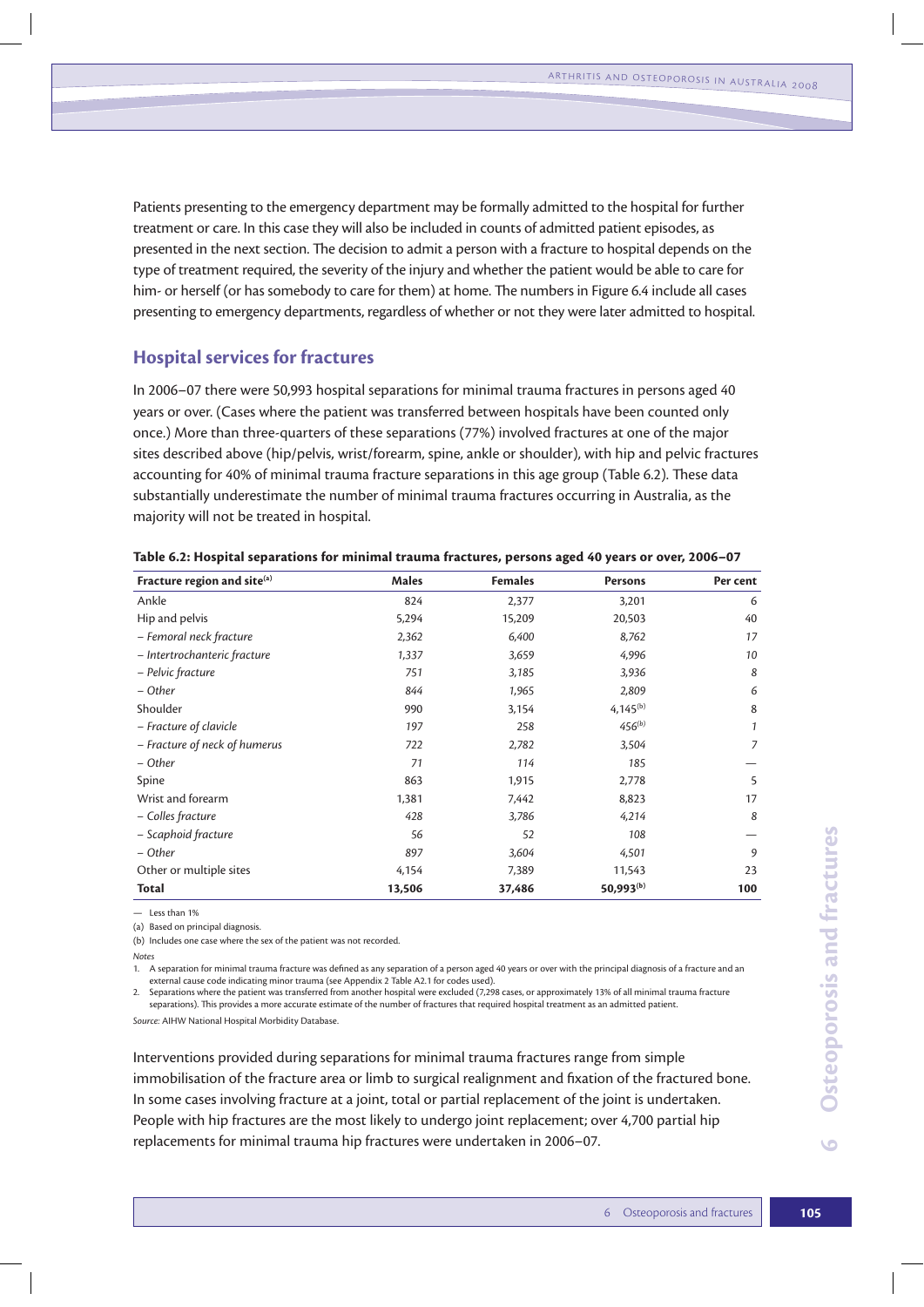Allied health interventions are very common in people with minimal trauma fractures, particularly where the fractures involve the spine, hip, pelvis or lower limbs. These interventions can help people to regain movement, improve mobility, adapt to any functional limitations caused by their injury, and reduce their risk of further fractures and falls. The most common types of allied health intervention provided are physiotherapy (provided in 65% of separations for minimal trauma fractures in 2006–07), occupational therapy (32%), social work (19%) and dietetics (12%) (Table 6.3).

**Table 6.3: Interventions provided in separations for minimal trauma fractures, persons aged 40 years or over, 2006–07**

| Intervention                                      | Number <sup>(a)</sup> | Per cent (n=58,291) |
|---------------------------------------------------|-----------------------|---------------------|
| Immobilisation or non-surgical fixation           | 632                   | 1.1                 |
| Reduction <sup>(b)</sup> with or without fixation | 25,937                | 44.5                |
| Arthroplasty (joint replacement)                  | 6,295                 | 10.8                |
| - Partial arthroplasty of hip                     | 4,777                 | 8.2                 |
| Allied health interventions                       | 40,120                | 68.8                |
| – Physiotherapy                                   | 37,835                | 64.9                |
| - Occupational therapy                            | 18,527                | 31.8                |
| - Social work                                     | 11,021                | 18.9                |
| – Dietetics                                       | 6,955                 | 11.9                |

(a) Refers to the number of separations in which the intervention was provided. Interventions may have been provided more than once within a separation, and multiple interventions may have been provided. See Appendix 2 Table A2.2 for codes used.

(b) Adjusting the alignment of the broken ends of the bone, to help it heal correctly. This can be done surgically or non-surgically. The ends of the bone can then be held in place ('fixed') non-surgically with a cast or splint, or surgically by inserting pins, plates, screws or rods through or along the bone. *Notes*

1. A separation for minimal trauma fracture was defined as any separation of a person aged 40 years or over with the principal diagnosis of a fracture and an external cause code indicating minor trauma (see Appendix 2 Table A2.1 for codes used).

2. Separations where the patient was transferred from another hospital have been included in order to capture all treatment provided.

*Source:* AIHW National Hospital Morbidity Database.

## **References**

AIHW (Australian Institute of Health and Welfare): Kreisfeld R & Harrison J 2005. Injury deaths, Australia, 1999. Cat. no. INJCAT 67. Adelaide: AIHW.

AIHW: Kreisfeld R & Newson R 2006. Hip fracture injuries. Cat. no. INJCAT 93. Adelaide: AIHW.

AIHW: Rahman N & Bhatia K 2007. Impairments and disability associated with arthritis and osteoporosis. Cat. no. PHE 90. Canberra: AIHW.

Calder S, Anderson GH & Gregg PJ 1996. Certification of cause of death in patients dying soon after proximal femoral fracture. British Medical Journal 312:1515.

Cauley JA, Robbins J, Chen Z, Cummings SR, Jackson RD, LaCroix AZ et al. 2003. Effects of oestrogen plus progestin on risk of fracture and bone mineral density. The Women's Health Initiative randomised trial. Journal of the American Medical Association 290:1729–38.

Center J, Nguyen T, Schneider D, Sambrook P & Eisman J 1999. Mortality after all major types of osteoporotic fracture in men and women: an observational study. Lancet 353:878–82.

Center JR, Bliuc D, Nguyen TV & Eisman JA 2007. Risk of subsequent fracture after low-trauma fracture in men and women. Journal of the American Medical Association 297:387–94.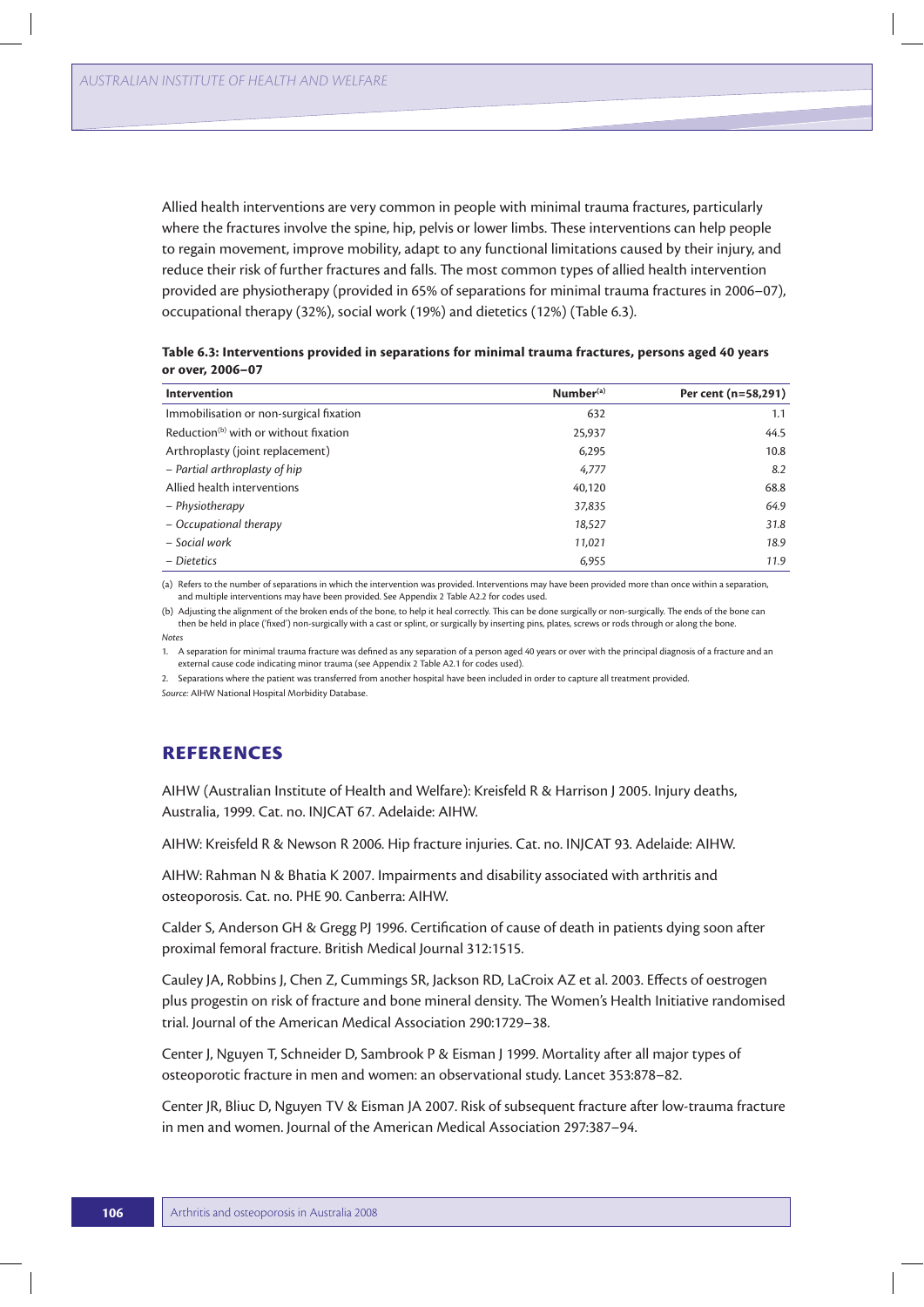Choi JH, Moon JS & Song R 2005. Effects of Sun-style Tai Chi exercise on physical fitness and fall prevention in fall-prone older adults. Journal of Advanced Nursing 51:150–7.

Cooper C 1997. The crippling consequences of fractures and their impact on quality of life. American Journal of Medicine 103:12S–7S.

Cooper C, Atkinson EJ, O'Fallon WM & Melton LJ 3rd 1992. Incidence of clinically diagnosed vertebral fractures: a population-based study in Rochester, Minnesota, 1985–1989. Journal of Bone and Mineral Research 7:221–7.

Cranney A, Papaioannou A, Zytaruk N, Hanley D, Adachi J, Goltzman D et al. 2006. Parathyroid hormone for the treatment of osteoporosis: a systematic review. Canadian Medical Association Journal 175:52–9.

Cumming RG, Nevitt MC & Cummings SR 1997. Epidemiology of hip fractures. Epidemiological Reviews 19:244–56.

Cummings SR, Nevitt MC, Browner WS, Stone K, Fox KM, Ensrud KE et al. 1995. Risk factors for hip fracture in white women. New England Journal of Medicine 332:767–73.

Diaz MN, O'Neill TW & Silman AJ 1997. The influence of family history of hip fracture on the risk of vertebral deformity in men and women: the European Vertebral Osteoporosis Study. Bone 20:145–9.

Empana JP, Dargent-Molina P, Breart G & the EPIDOS Group 2004. Effect of hip fracture on mortality in elderly women: the EPIDOS prospective study. Journal of the American Geriatric Society 52:685–90.

Fletcher PC & Hirdes JP 2004. Restriction in activity associated with fear of falling among communitybased seniors using home care services. Age and Ageing 33:273–9.

Gold D 2001. The nonskeletal consequences of osteoporotic fractures. Psychologic and social outcomes. Rheumatic Diseases Clinics of North America 27:255–62.

Greenfield DM & Eastell R 2001. Risk factors for ankle fracture. Osteoporosis International 12:97–103.

Haczynski J & Jakimiuk AJ 2001. Vertebral fractures: a hidden problem of osteoporosis. Medical Science Monitor 7:1108–17.

Hallberg I, Rosenqvist AM, Kartous L, Löfman O, Wahlström O & Toss G 2004. Health-related quality of life after osteoporotic fractures. Osteoporosis International 15:834–41.

Hasselman CT, Vogt MT, Stone KL, Cauley JA & Conti SF 2003. Foot and ankle fractures in elderly white women. Incidence and risk factors. Journal of Bone and Joint Surgery (America) 85:820–4.

Johnell O, Kanis J, Odén A, Sernbo I, Redlund-Johnell I, Petterson C et al. 2004. Mortality after osteoporotic fractures. Osteoporosis International 15:35–42.

Johnell O & Kanis JA 2004. An estimate of the worldwide prevalence, mortality and disability associated with hip fracture. Osteoporosis International 15:897–902.

Li F, Harmer P, Fisher KJ & McAuley E 2004. Tai Chi: improving functional balance and predicting subsequent falls in older persons. Medicine and Science in Sports and Exercise 36:2046–52.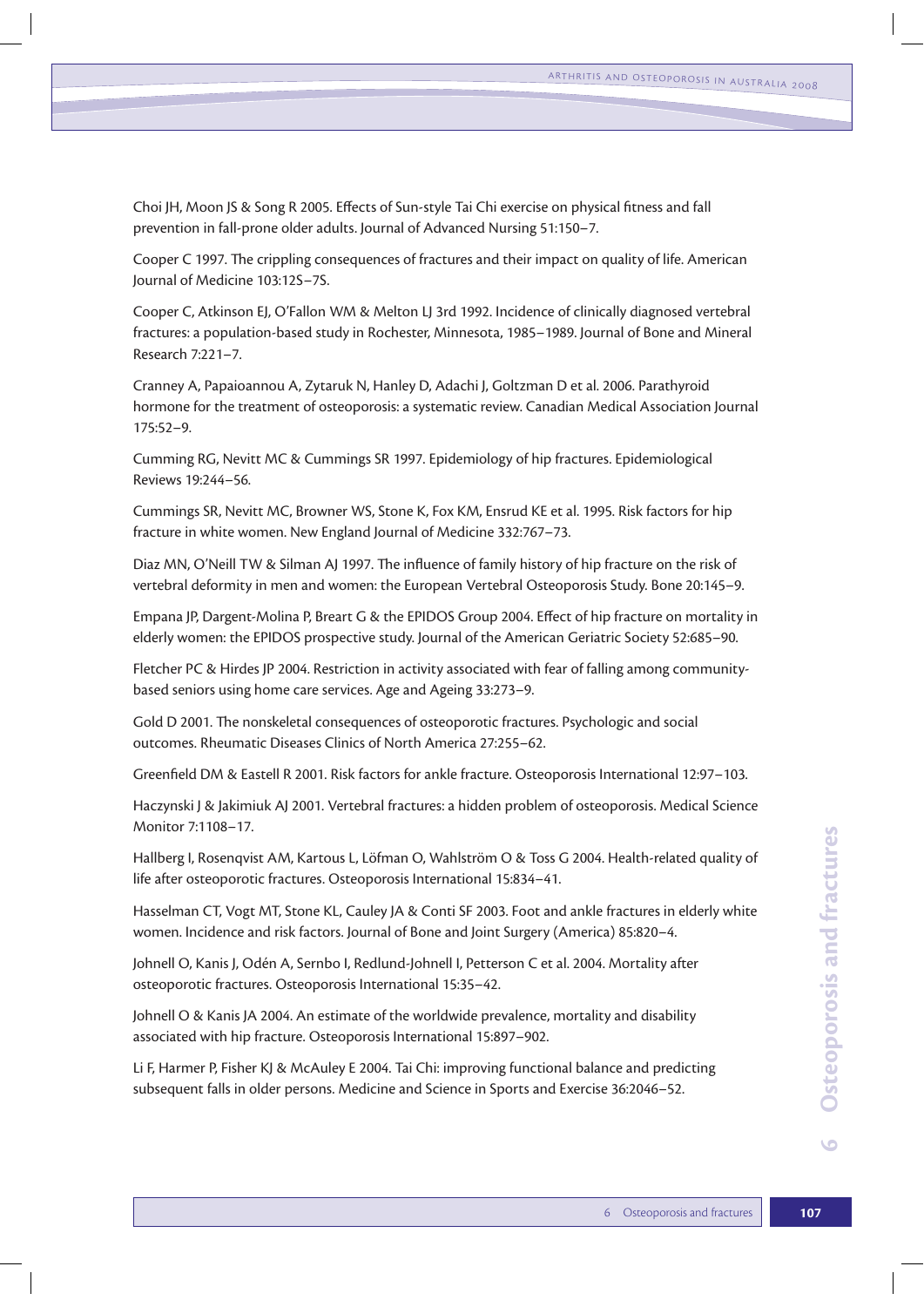Lord SR, Sambrook P, Gilbert C, Kelly PJ, Nguyen T, Webster IW et al. 1994. Postural stability, falls and fractures in the elderly: results from the Dubbo Osteoporosis Epidemiology Study. Medical Journal of Australia 160:684–91.

Lukert BP 1994. Vertebral compression fractures: how to manage pain, avoid disability. Geriatrics 49:15.

Medicare Australia 2008. MBS online statistics: MBS item reports. Canberra: Medicare Australia. Accessed 12 September 2008, <https://www.medicareaustralia.gov.au/statistics/mbs\_item.shtml>.

NAMSCAG (National Arthritis and Musculoskeletal Conditions Advisory Group) 2004. Evidence to support the national action plan for osteoarthritis, rheumatoid arthritis and osteoporosis: opportunities to improve health-related quality of life and reduce the burden of disease and disability. Canberra: Australian Government Department of Health and Ageing.

National Osteoporosis Foundation 2006. Fall prevention. Washington, D.C.: National Osteoporosis Foundation. Viewed 31 October 2006, <www.nof.org/patientinfo/fall\_prevention.htm>.

Nguyen ND, Eisman JA, Center JR & Nguyen TV 2007. Risk factors for fracture in non-osteoporotic men and women. Journal of Clinical Endocrinology and Metabolism 92:955–62.

Nguyen T, Center J, Sambrook P & Eisman J 2001. Risk factors for proximal humerus, forearm and wrist fractures in elderly men and women. The Dubbo Osteoporosis Epidemiology study. American Journal of Epidemiology 153:587–95.

NHMRC (National Health and Medical Research Council of Australia) 2003. Dietary guidelines for Australian adults. Canberra: NHMRC.

NHMRC 2005. Making decisions: should I use hormone replacement therapy? Canberra: NHMRC.

Nowson CA & Margerison C 2002. Vitamin D intake and vitamin D status of Australians. Medical Journal of Australia 177:149–52.

Nuki G, Ralston S & Luqmani R 1999. Diseases of the connective tissues, joints and bones. In: Haslett C, Chilvers E, Hunter J & Boon N (eds). Davidson's principles and practice of medicine, 18th edition. Edinburgh: Churchill Livingstone, 801–76.

Oglesby AK, Minshall ME, Shen W, Xie S & Silverman SL 2003. The impact of incident vertebral and non-vertebral fragility fractures on health-related quality of life in established postmenopausal osteoporosis: results from the teriparatide randomized, placebo-controlled trial in postmenopausal women. Journal of Rheumatology 30:1579–83.

Osnes EK, Lofthus CM, Meyer HE, Falch JA, Nordsletten L, Cappelen I et al. 2004. Consequences of hip fracture on activities of daily life and residential needs. Osteoporosis International 15:567–74.

Osteoporosis Australia 2006. Managing osteoporosis. Sydney: Osteoporosis Australia. Viewed 25 July 2006, <www.osteoporosis.org.au/html/aboutosteo\_prevention.php>.

Parker MJ, Gillespie WJ & Gillespie LD 2006. Effectiveness of hip protectors for preventing hip fractures in elderly people: systematic review. British Medical Journal 332:571–4.

Roberts I & Benbow EW 1996. Certification of cause of death in patients dying soon after proximal femoral fracture. Postmortem examination should always be carried out for deaths due to trauma. British Medical Journal 313:879.